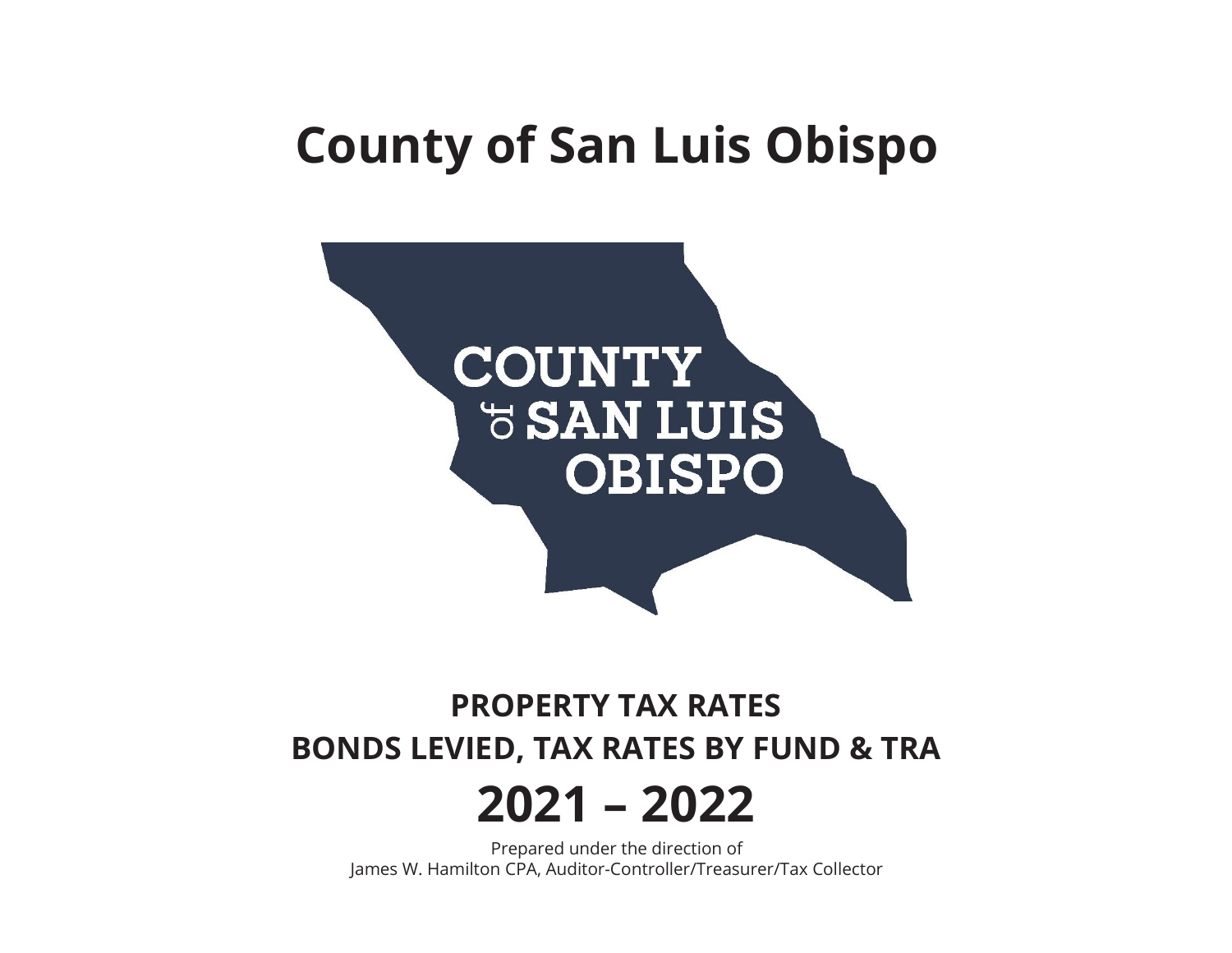## **Property Tax Rates**

This is a description and listing of Tax Rates calculated by the Auditor's Office in addition to schedules that include Tax Rate by Tax Rate Area, General Obligation Bonds and Bond Tax Rates.

#### **Table of Contents**

#### **EXPLANATION OF TAX RATES**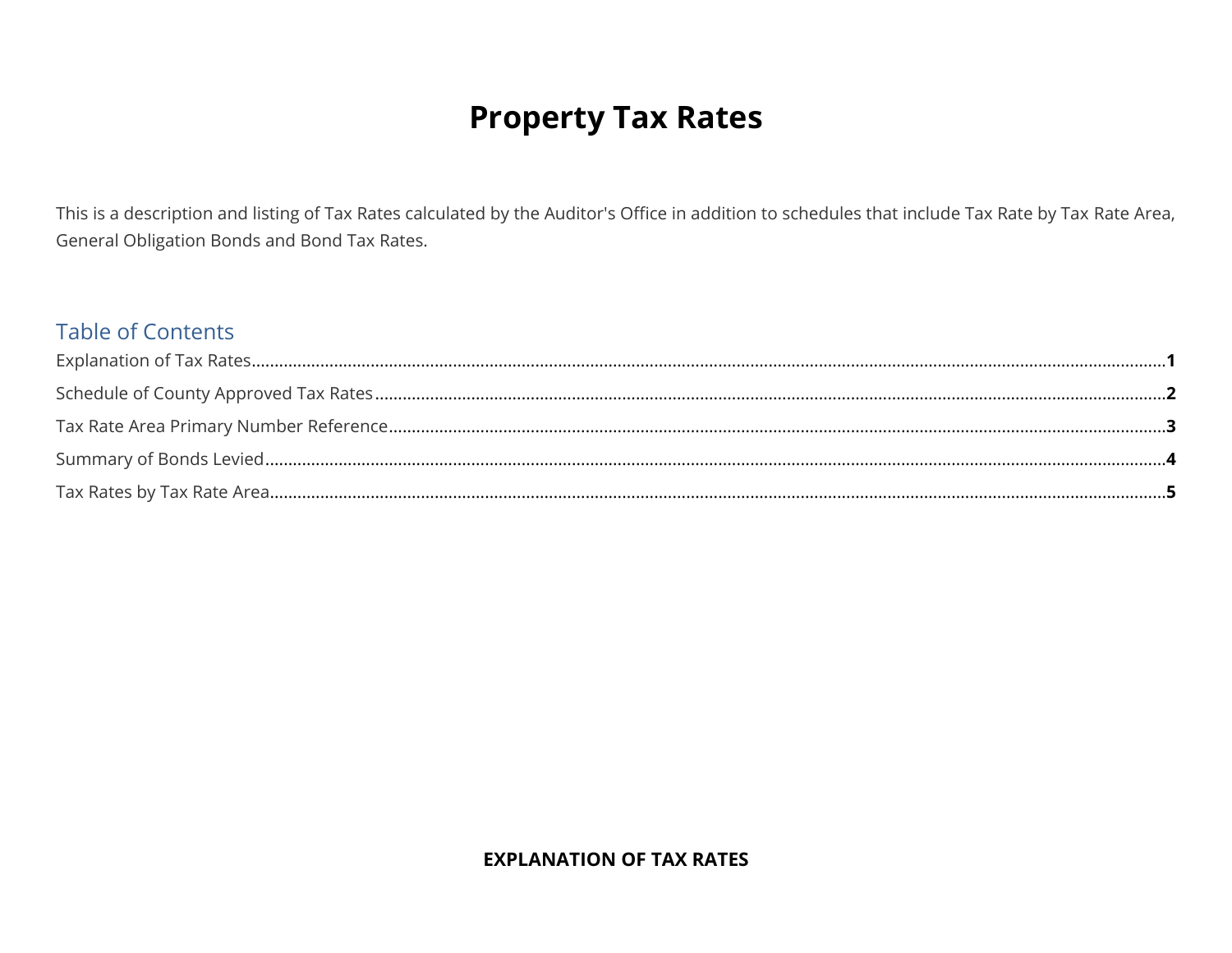#### **Maximum Tax Rate**

Section 98(a) of the Revenue and Taxation Code directs the County to levy an ad valorem property tax on taxable assessed value at a rate equal to one dollar (\$1) per hundred dollars (\$100) of full value plus any amounts levied for bonded indebtedness approved by the voters. For the 2021-22 fiscal year, the actual tax rates levied in SLO County range from \$1.03515 to \$1.17303, depending on the location of the property.

#### **Tax Rates for General Obligation Bonds or Other Indebtedness**

Under Section 93(a) of the Revenue and Taxation Code, a tax rate may be levied to make annual payments for interest and principal on general obligation bonds or certain other indebtedness approved by the voters. In this publication the maximum tax rate, in addition to any voter approved bond rate, is noted for each tax rate area and is multiplied by the net assessed value of each taxable property for tax extension.

#### **Unitary Roll**

The State Board of Equalization (BOE) is responsible for determining the value for certain companies with facilities located in San Luis Obispo County, which are part of a multi-county regulated public utility. In 2007-08, as the result of AB2670, the BOE was required to remove the Regulated Railway values from the non-operating non-unitary local tax rate areas (TRAs) and assess this property as Unitary in its own TRA 000-002. A countywide average debt rate is set yearly to be applied to all unitary and operating non-unitary property billed for the Unitary portion of the State Board roll. The tax rates for this year will show under the first three tax rate areas, 000-001, 000-002 and 000-511. This serves to equalize the Unitary value throughout the County to all taxing jurisdictions.

#### **Mello-Roos Bonds & Special Taxes**

The Mello-Roos Community Facilities Act is a tax-based financing method that authorizes local governments to establish community facilities districts (CFDs) within which they may levy special taxes and issue bonds, with approval of two-thirds of the district's landowners, to finance open space acquisition, maintenance, and other programs. There are currently two Mello-Roos CFDs levying special taxes for services being administered by the cities of Atascadero and Paso Robles.

#### **State Water Project**

The State Water tax rate is the result of a water supplement agreement between the SLO County Flood Control District and the California State Department of Water Resources (DWR), entered into in 1963, and is charged to every parcel within the County of San Luis Obispo. The revenue generated by this tax rate is used solely to make the contractual payments required by the DWR agreement, which is currently set to expire in 2035. Questions on the State Water tax rate should be directed to Sherri Weiss in the Public Works Department at 781-5296.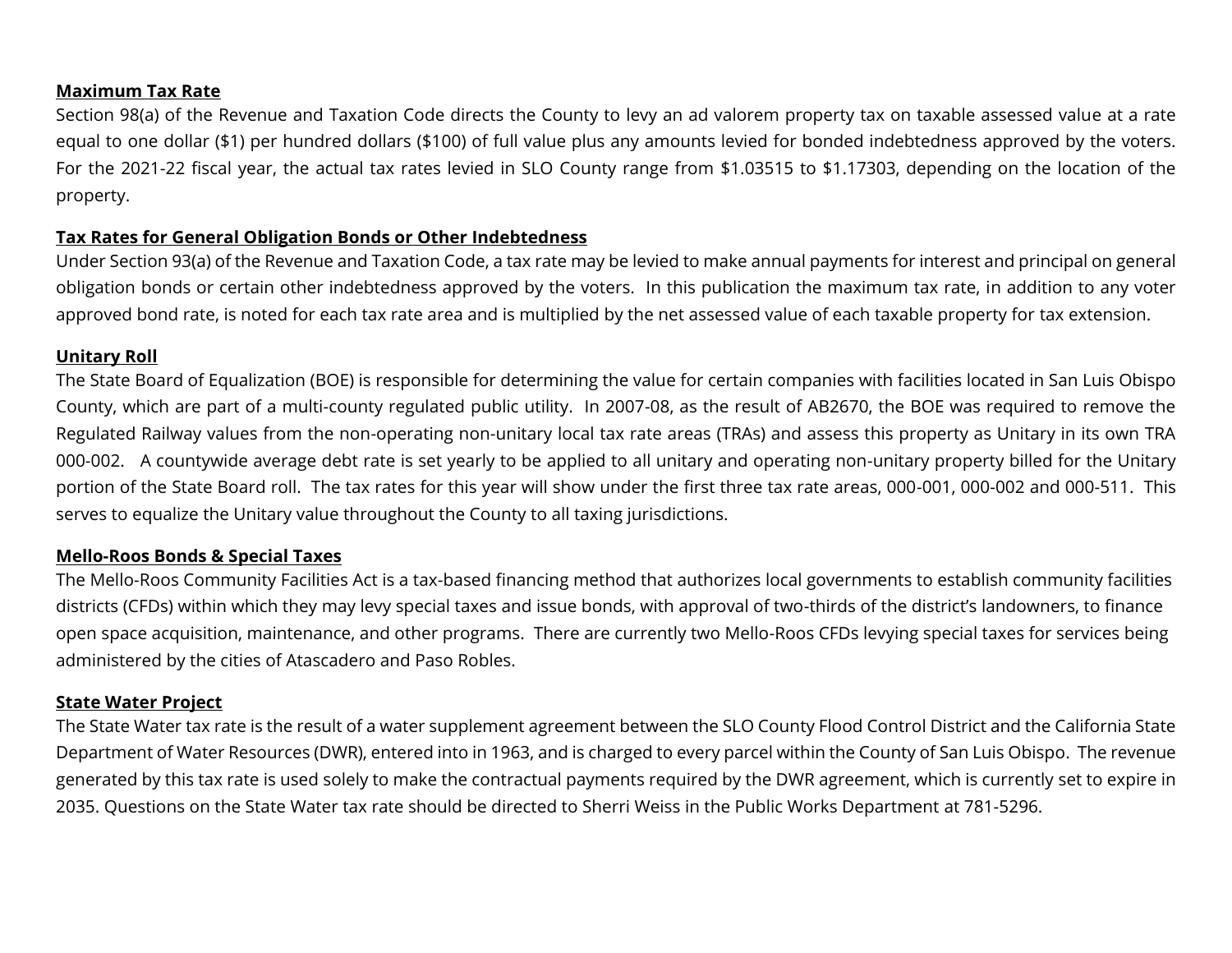#### **COUNTY OF SAN LUIS OBISPOBOARD OF SUPERVISOR APPROVEDSCHEDULE OF TAX RATES 2021/2022**

|              |                                                                          |                    | <b>PRIOR YEAR</b><br>2020/2021 | <b>CURR YEAR</b><br>2021/2022 |
|--------------|--------------------------------------------------------------------------|--------------------|--------------------------------|-------------------------------|
| <b>FUND</b>  | <b>TAXING AGENCY</b>                                                     |                    | <b>TAX RATE</b>                | <b>TAX RATE</b>               |
|              | <b>COUNTYWIDE TAX RATES</b>                                              |                    |                                |                               |
| 0013         | PROPOSITION 13 BASIC TAX RATE                                            |                    | 1.00000%                       | 1.00000%                      |
| 0110         | UNITARY PIPELINE RIGHTS OF WAY                                           |                    | 1.00000%                       | 1.00000%                      |
| 0112         | UNITARY RAILROAD TAX RATE                                                |                    | 1.00000%                       | 1.00000%                      |
| 0113         | UNITARY PROPERTY TAX RATE                                                |                    | 1.00000%                       | 1.00000%                      |
|              | <b>CONTRACT</b>                                                          |                    |                                |                               |
| 0646         | STATE WATER BOND                                                         |                    | 0.00400%                       | 0.00400%                      |
|              | <b>DEBT SERVICE</b>                                                      |                    |                                |                               |
| 0114         | UNITARY DEBT SERVICE                                                     |                    | 0.17197%                       | 0.16627%                      |
|              | <b>INCORPORATED CITIES AND SPECIAL DISTRICT BONDS</b>                    |                    |                                |                               |
| 1042         | LOPEZ DAM RETROFIT - 2011 Refunding of 2000                              |                    | 0.00600%                       | 0.00600%                      |
| 1100         | GROVER BEACH ROAD - 2014 Series A & B                                    |                    | 0.08500%                       | 0.08500%                      |
| 1125         | CITY OF PASO ROBLES - 1999                                               |                    | 0.03630%                       | 0.04010%                      |
|              | <b>SCHOOL DISTRICT GENERAL OBLIGATION BONDS</b>                          |                    |                                |                               |
|              | <b>DEBT SERVICE</b>                                                      |                    |                                |                               |
| 1233         | TEMPLETON UNIFIED - 2012 Series A, C & D                                 |                    | 0.05800%                       | 0.05800%                      |
| 1236         | SAN LUIS COASTAL USD - 2014 Series A, B & C                              |                    | 0.03900%                       | 0.03900%                      |
| 1249         | LUCIA MAR USD - 2005 A & B Rfndg of 1997 A                               |                    | 0.01634%                       | 0.01978%                      |
| 1251         | LUCIA MAR USD - 2006 A Rfndg of 2004 A                                   |                    | 0.00215%                       | 0.00000%                      |
| 1252         | LUCIA MAR USD - 2016 A, B & C                                            |                    | 0.03900%                       | 0.03900%                      |
| 1276         | ATASCADERO UNIFIED - 2010 Series A & B                                   |                    | 0.05900%                       | 0.05900%                      |
| 1277         | ATASCADERO UNIFIED - 2014 Series A, B & C                                |                    | 0.05904%                       | 0.05904%                      |
| 1304         | CUESTA COMM COLLEGE - 2014 A & B                                         |                    | 0.01925%                       | 0.01925%                      |
| 1512         | CAYUCOS ELEM - 2014 Rfndg of 2004 A                                      |                    | 0.01760%                       | 0.01760%                      |
| 1514         | CAYUCOS ELEM - 2016 Rfndg of 2006 A & 2004 B                             |                    | 0.01790%                       | 0.01790%                      |
| 1520         | CUYAMA JOINT UNIFIED - 2016 A                                            | Rate Set by SB Co. | 0.03591%                       | 0.04489%                      |
| 1524         | SANTA MARIA/BONITA JT UN -2014 A                                         | Rate Set by SB Co. | 0.02060%                       | 0.02019%                      |
| 1525         | SANTA MARIA JT HSD - 2000                                                | Rate Set by SB Co. | 0.00909%                       | 0.00091%                      |
| 1526         | SANTA MARIA JT HSD - 2004                                                | Rate Set by SB Co. | 0.02624%                       | 0.02991%                      |
| 1528         | SANTA MARIA JT HSD - 2016 A                                              | Rate Set by SB Co. | 0.02271%                       | 0.01590%                      |
| 1534         | HANCOCK CCD - 2014 Rfndg 2006 A & B                                      | Rate Set by SB Co. | 0.02188%                       | 0.02385%                      |
| 1545         | SHANDON UNIFIED - 2020 A                                                 |                    | 0.06000%                       | 0.02800%                      |
| 1546<br>1549 | SHANDON UNIFIED - 2016 A                                                 |                    | 0.00000%                       | 0.03200%                      |
| 1559         | SAN MIGUEL ELEM - 2000 Series A                                          |                    | 0.04413%                       | 0.04413%                      |
| 1548         | SAN MIGUEL ELEM - 2016 A & B<br>COAST UNIFIED - 2011A Refunding of 1998A |                    | 0.02855%<br>0.00664%           | 0.02855%<br>0.00700%          |
| 1550         | COAST USD IMP DIST #1 - 2011A Rfndg of 2002 A & B                        |                    | 0.03210%                       | 0.03210%                      |
| 1570         | PASO ROBLES UNIFIED - 2006A, 2010 A & B                                  |                    | 0.01190%                       | 0.01190%                      |
| 1571         | PASO ROBLES SFID 2016 A                                                  |                    | 0.04853%                       | 0.04853%                      |
|              |                                                                          |                    |                                |                               |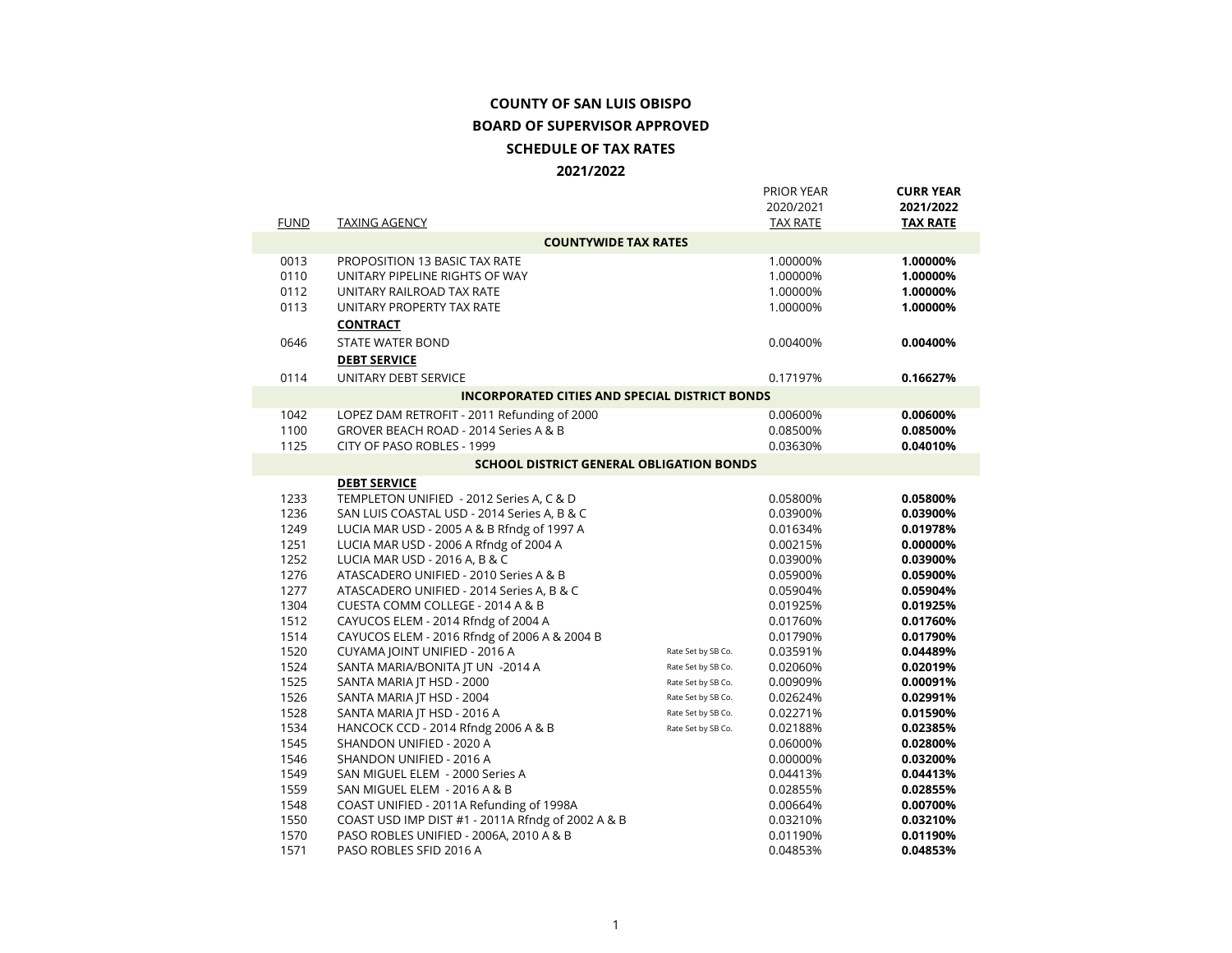## **COUNTY OF SAN LUIS OBISPO TAX RATE AREA PRIMARY NUMBER REFERENCE**

(Tax Rate Areas are assigned and maintained by the State Board of Equalization)

## **COUNTYWIDE**

000 Unitary (State Assessed)

## INCORPORATED CITIES

- 001 City of Arroyo Grande
- 002 City of Paso Robles
- 003 City of San Luis Obispo
- 004 City of Pismo Beach
- 005 City of Grover Beach
- 006 City of Morro Bay
- 007 City of Atascadero

## SCHOOL DISTRICTS

- 052 Lucia Mar Unified
- 054 Atascadero Unified
- 061 Coast Unified (Cambria Elementary)
- 063 Coast Unified (Cayucos Elementary)
- 070 Cuyama Unified
- 104 Paso Robles Unified
- 108 Pleasant Valley Elementary
- 112 San Luis Coastal Unified
- 114 San Miguel Elementary
- 116 Santa Maria Elementary/High
- 119 Shandon Unified
- 126 Templeton Unified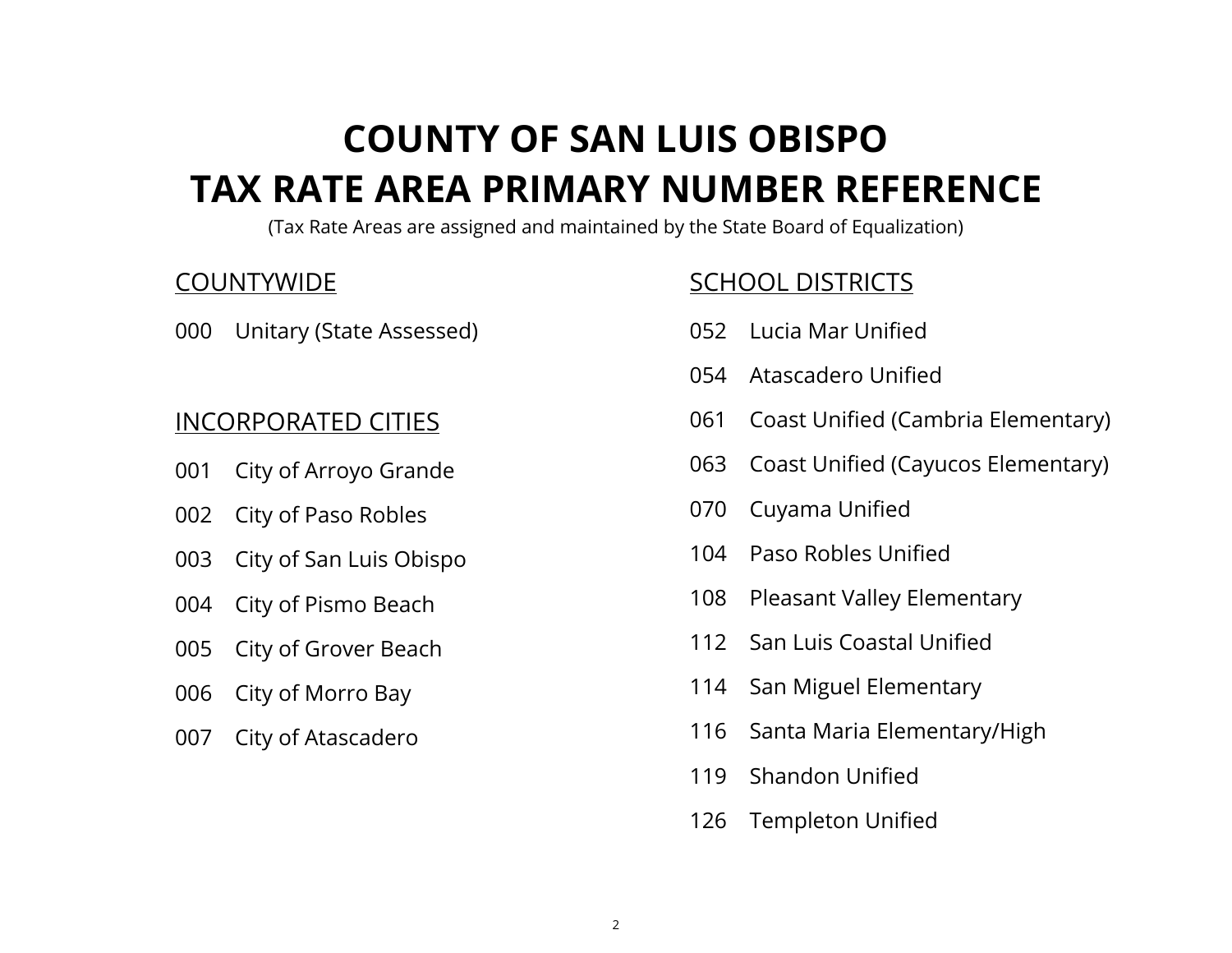#### **2021-22 SUMMARY OF BONDS LEVIEDCOUNTY OF SAN LUIS OBISPO - AUDITOR-CONTROLLER**

|                                  | <b>GENERAL OBLIGATION BONDS</b><br>(Voter Approved at General Election) |                                                        |                                   |                                            |                                 |  |  |  |  |  |  |  |
|----------------------------------|-------------------------------------------------------------------------|--------------------------------------------------------|-----------------------------------|--------------------------------------------|---------------------------------|--|--|--|--|--|--|--|
| <b>TAX FUND</b><br><b>NUMBER</b> | <b>TAX</b><br><b>RATE</b>                                               | <b>DISTRICT NAME</b>                                   | <b>DATE OF</b><br><b>ISSUANCE</b> | <b>DEBT SERVICE</b><br><b>PAYMENTS DUE</b> | <b>FINAL</b><br><b>MATURITY</b> |  |  |  |  |  |  |  |
| 0114                             | 0.16627                                                                 | <b>Unitary Debt Rate</b>                               | R&T Code §100                     | N/A                                        | On Going                        |  |  |  |  |  |  |  |
| 0646                             | 0.00400                                                                 | State Water Contract-Dept of Water Resources Agreement | 02-26-1963                        | Jan & July                                 | 07-01-2035                      |  |  |  |  |  |  |  |
| 1042                             | 0.00600                                                                 | Lopez Dam - Seismic Retrofit - 2011 Refunding of 2000A | 10-01-2000                        | Feb & Aug                                  | 08-01-2030                      |  |  |  |  |  |  |  |
| 1100                             | 0.08500                                                                 | City of Grover Beach - Street Improvements             | 03-25-2015                        | Mar & Sept                                 | 09-01-2043                      |  |  |  |  |  |  |  |
| 1125                             | 0.04010                                                                 | City of Paso Robles - Niblick Bridge                   | 07-01-1999                        | Feb & Aug                                  | 08-01-2027                      |  |  |  |  |  |  |  |
| 1233                             | 0.05800                                                                 | Templeton Unified School - 2012                        | 04-17-2014                        | Feb & Aug                                  | 08-01-2046                      |  |  |  |  |  |  |  |
| 1236                             | 0.03900                                                                 | San Luis Coastal USD GO 2014                           | 03-25-2015                        | Feb & Aug                                  | 08-01-2042                      |  |  |  |  |  |  |  |
| 1249                             | 0.01978                                                                 | Lucia Mar Unified - 1997                               | 08-01-1997                        | Feb & Aug                                  | 08-01-2023                      |  |  |  |  |  |  |  |
| 1251                             | 0.00000                                                                 | Lucia Mar Unified - 2004                               | 06-16-2004                        | Feb & Aug                                  | 08-01-2028                      |  |  |  |  |  |  |  |
| 1252                             | 0.03900                                                                 | Lucia Mar Unified - 2016                               | 03-30-2017                        | Feb & Aug                                  | 08-01-2049                      |  |  |  |  |  |  |  |
| 1276                             | 0.05900                                                                 | Atascadero Unified - 2010                              | 06-21-2011                        | Feb & Aug                                  | 08-01-2040                      |  |  |  |  |  |  |  |
| 1277                             | 0.05904                                                                 | Atascadero Unified - 2014                              | 05-28-2015                        | Feb & Aug                                  | 08-01-2042                      |  |  |  |  |  |  |  |
| 1304                             | 0.01925                                                                 | Cuesta CCD GO Bond - 2014                              | 03-05-2015                        | Feb & Aug                                  | 08-01-2043                      |  |  |  |  |  |  |  |
| 1512                             | 0.01760                                                                 | Cayucos Elementary - 2004                              | 02-23-2004                        | Feb & Aug                                  | 08-01-2041                      |  |  |  |  |  |  |  |
| 1514                             | 0.01790                                                                 | Cayucos Elementary - 2006                              | 02-21-2007                        | Feb & Aug                                  | 08-01-2041                      |  |  |  |  |  |  |  |
| 1520                             | 0.04489                                                                 | Cuyama  USD - 2016                                     | 11-08-2016                        | Feb & Aug                                  | 08-01-2046                      |  |  |  |  |  |  |  |
| 1524                             | 0.02019                                                                 | Santa Maria/Bonita  T UN - 2014                        | 04-22-2015                        | Feb & Aug                                  | 08-01-2044                      |  |  |  |  |  |  |  |
| 1525                             | 0.00091                                                                 | Santa Maria Joint High - 2000                          | 03-01-2001                        | Feb & Aug                                  | 08-01-2024                      |  |  |  |  |  |  |  |
| 1526                             | 0.02991                                                                 | Santa Maria Joint High - 2004                          | 02-23-2005                        | Feb & Aug                                  | 02-01-2037                      |  |  |  |  |  |  |  |
| 1528                             | 0.01590                                                                 | Santa Maria Joint High - 2016                          | 08-08-2017                        | Feb & Aug                                  | 08-01-2044                      |  |  |  |  |  |  |  |
| 1534                             | 0.02385                                                                 | Allan Hancock Comm College                             | 09-25-2006                        | Feb & Aug                                  | 08-01-2047                      |  |  |  |  |  |  |  |
| 1545                             | 0.02800                                                                 | Shandon Unified - 2016                                 | 05-03-2017                        | Feb & Aug                                  | 08-01-2046                      |  |  |  |  |  |  |  |
| 1546                             | 0.03200                                                                 | Shandon Unified - 2020                                 | 04-15-2021                        | Feb & Aug                                  | 08-01-2047                      |  |  |  |  |  |  |  |
| 1548                             | 0.00700                                                                 | Coast Unified - 1998                                   | 08-10-1998                        | Feb & Aug                                  | 08-01-2023                      |  |  |  |  |  |  |  |
| 1549                             | 0.04413                                                                 | San Miguel Elementary 2000                             | 05-18-2000                        | June 15                                    | 06-15-2025                      |  |  |  |  |  |  |  |
| 1550                             | 0.03210                                                                 | Coast Unified - 2002                                   | 08-08-2002                        | Feb & Aug                                  | 08-01-2041                      |  |  |  |  |  |  |  |
| 1559                             | 0.02855                                                                 | San Miguel Elementary 2016                             | 05-02-2017                        | Feb & Aug                                  | 08-01-2036                      |  |  |  |  |  |  |  |
| 1570                             | 0.01190                                                                 | Paso Robles Unified - 2006                             | 08-01-2007                        | Mar & Sept                                 | 09-01-2045                      |  |  |  |  |  |  |  |
| 1571                             | 0.04853                                                                 | Paso Robles SFID - 2016                                | 05-31-2018                        | Feb & Aug                                  | 08-01-2048                      |  |  |  |  |  |  |  |
|                                  | 0.99780                                                                 |                                                        |                                   |                                            |                                 |  |  |  |  |  |  |  |

|             | <b>1915 ACT BONDS</b><br>(Proposition 218 Ballot Approval - After 1996) |                                                     |                                   |                                            |                                 |  |  |  |  |  |  |  |  |
|-------------|-------------------------------------------------------------------------|-----------------------------------------------------|-----------------------------------|--------------------------------------------|---------------------------------|--|--|--|--|--|--|--|--|
| <b>FUND</b> | <b>INTEREST</b><br><b>RATE</b>                                          | <b>DISTRICT NAME</b>                                | <b>DATE OF</b><br><b>ISSUANCE</b> | <b>DEBT SERVICE</b><br><b>PAYMENTS DUE</b> | <b>FINAL</b><br><b>MATURITY</b> |  |  |  |  |  |  |  |  |
| 1173        | 2.520%                                                                  | SLO Co WW A/D #1 - Los Osos Swr (USDA/SRF)          | 05-24-2012                        | Mar, Sept & Oct                            | 09-02-2051                      |  |  |  |  |  |  |  |  |
| 1193        | 2.955%                                                                  | San Miguel San Lawrence AD 1-A - Water Quality      | 10-05-1993                        | April & Oct                                | 04-01-2024                      |  |  |  |  |  |  |  |  |
| 1195        | 5.450%                                                                  | Sherwood Drive Assmt District - Underground Utility | 12-21-2006                        | Mar & Sept                                 | 09-02-2027                      |  |  |  |  |  |  |  |  |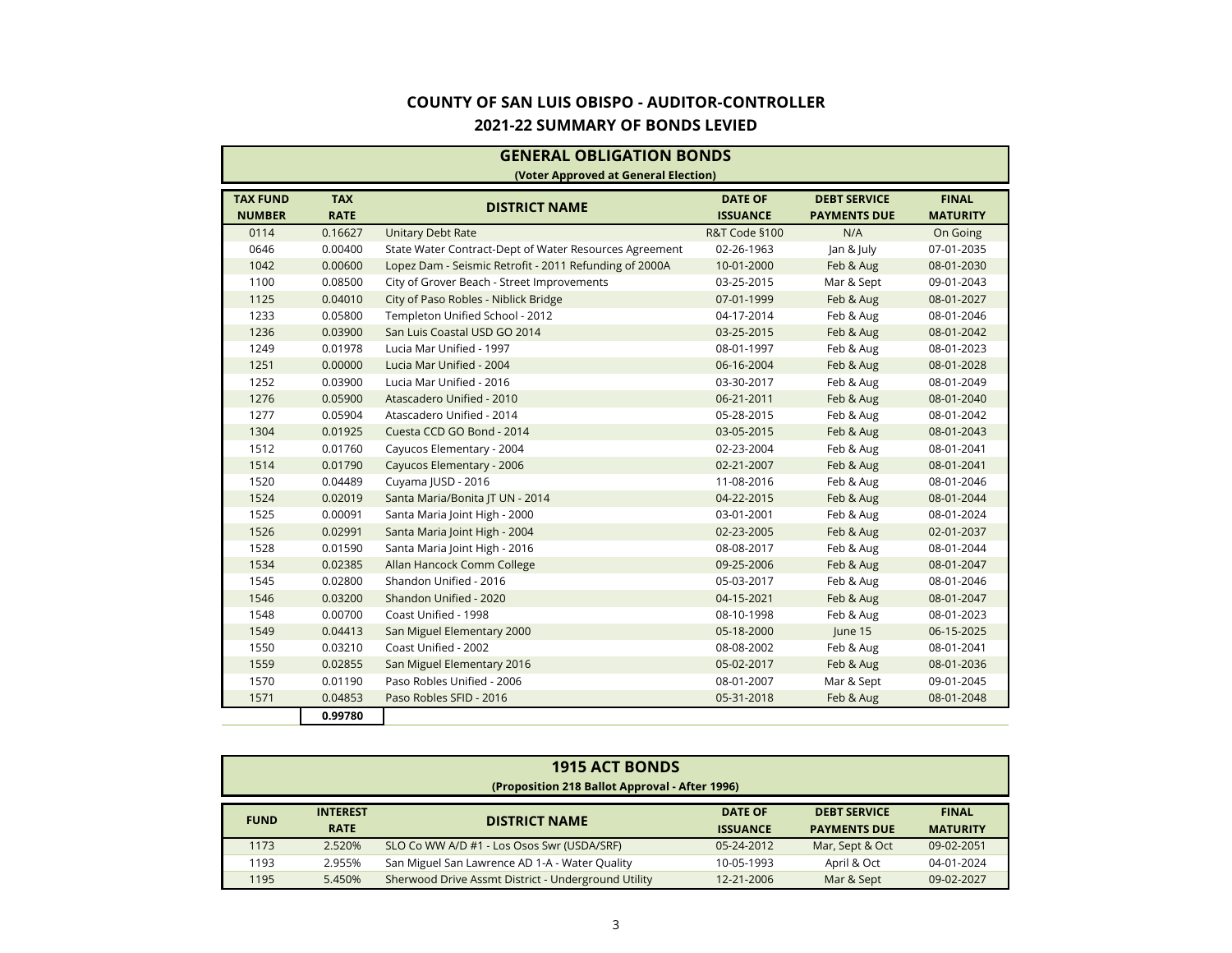|                                       |                        |                 |          |                 | State   |              | Unified/Hi | Imp       |           | Special  |
|---------------------------------------|------------------------|-----------------|----------|-----------------|---------|--------------|------------|-----------|-----------|----------|
|                                       |                        | <b>Tax Rate</b> |          | Prop 13         | Water   | City         | Bond       | Dist/Elem | Community | District |
| County/City                           | <b>School District</b> | Area            | Tax Rate | <b>Tax Rate</b> | Project | <b>Bonds</b> | Lease      | Bond      | Colleges  | Bonds    |
|                                       |                        |                 |          |                 |         |              |            |           |           |          |
| <b>Unitary &amp; Unitary Railroad</b> |                        |                 |          |                 |         |              |            |           |           |          |
|                                       |                        | 000-001         | 1.16627  |                 |         |              |            |           |           |          |
|                                       |                        | 000-002         | 1.16627  |                 |         |              |            |           |           |          |
|                                       |                        | 000-511         | 1.16627  |                 |         |              |            |           |           |          |
| <b>City of Arroyo Grande</b>          |                        |                 |          |                 |         |              |            |           |           |          |
|                                       | Lucia Mar Unified      | 001-000         | 1.08803  | 1.00000         | .00400  |              | .05878     |           | .01925    | .00600   |
|                                       |                        | 001-002         | 1.08803  | 1.00000         | .00400  |              | .05878     |           | .01925    | .00600   |
|                                       |                        | 001-003         | 1.08803  | 1.00000         | .00400  |              | .05878     |           | .01925    | .00600   |
|                                       |                        | 001-006         | 1.08803  | 1.00000         | .00400  |              | .05878     |           | .01925    | .00600   |
|                                       |                        | 001-007         | 1.08803  | 1.00000         | .00400  |              | .05878     |           | .01925    | .00600   |
|                                       |                        | 001-009         | 1.08803  | 1.00000         | .00400  |              | .05878     |           | .01925    | .00600   |
|                                       |                        | 001-011         | 1.08803  | 1.00000         | .00400  |              | .05878     |           | .01925    | .00600   |
|                                       |                        | 001-012         | 1.08803  | 1.00000         | .00400  |              | .05878     |           | .01925    | .00600   |
|                                       |                        | 001-013         | 1.08803  | 1.00000         | .00400  |              | .05878     |           | .01925    | .00600   |
|                                       |                        | 001-014         | 1.08803  | 1.00000         | .00400  |              | .05878     |           | .01925    | .00600   |
|                                       |                        | 001-016         | 1.08803  | 1.00000         | .00400  |              | .05878     |           | .01925    | .00600   |
|                                       |                        | 001-019         | 1.08803  | 1.00000         | .00400  |              | .05878     |           | .01925    | .00600   |
|                                       |                        | 001-020         | 1.08803  | 1.00000         | .00400  |              | .05878     |           | .01925    | .00600   |
|                                       |                        | 001-023         | 1.08803  | 1.00000         | .00400  |              | .05878     |           | .01925    | .00600   |
|                                       |                        | 001-024         | 1.08803  | 1.00000         | .00400  |              | .05878     |           | .01925    | .00600   |
|                                       |                        | 001-025         | 1.08803  | 1.00000         | .00400  |              | .05878     |           | .01925    | .00600   |
|                                       |                        | 001-026         | 1.08803  | 1.00000         | .00400  |              | .05878     |           | .01925    | .00600   |
|                                       |                        | 001-027         | 1.08803  | 1.00000         | .00400  |              | .05878     |           | .01925    | .00600   |
|                                       |                        | 001-028         | 1.08803  | 1.00000         | .00400  |              | .05878     |           | .01925    | .00600   |
|                                       |                        | 001-029         | 1.08803  | 1.00000         | .00400  |              | .05878     |           | .01925    | .00600   |
|                                       |                        | 001-030         | 1.08203  | 1.00000         | .00400  |              | .05878     |           | .01925    |          |
|                                       |                        | 001-031         | 1.08803  | 1.00000         | .00400  |              | .05878     |           | .01925    | .00600   |
|                                       |                        | 001-032         | 1.08803  | 1.00000         | .00400  |              | .05878     |           | .01925    | .00600   |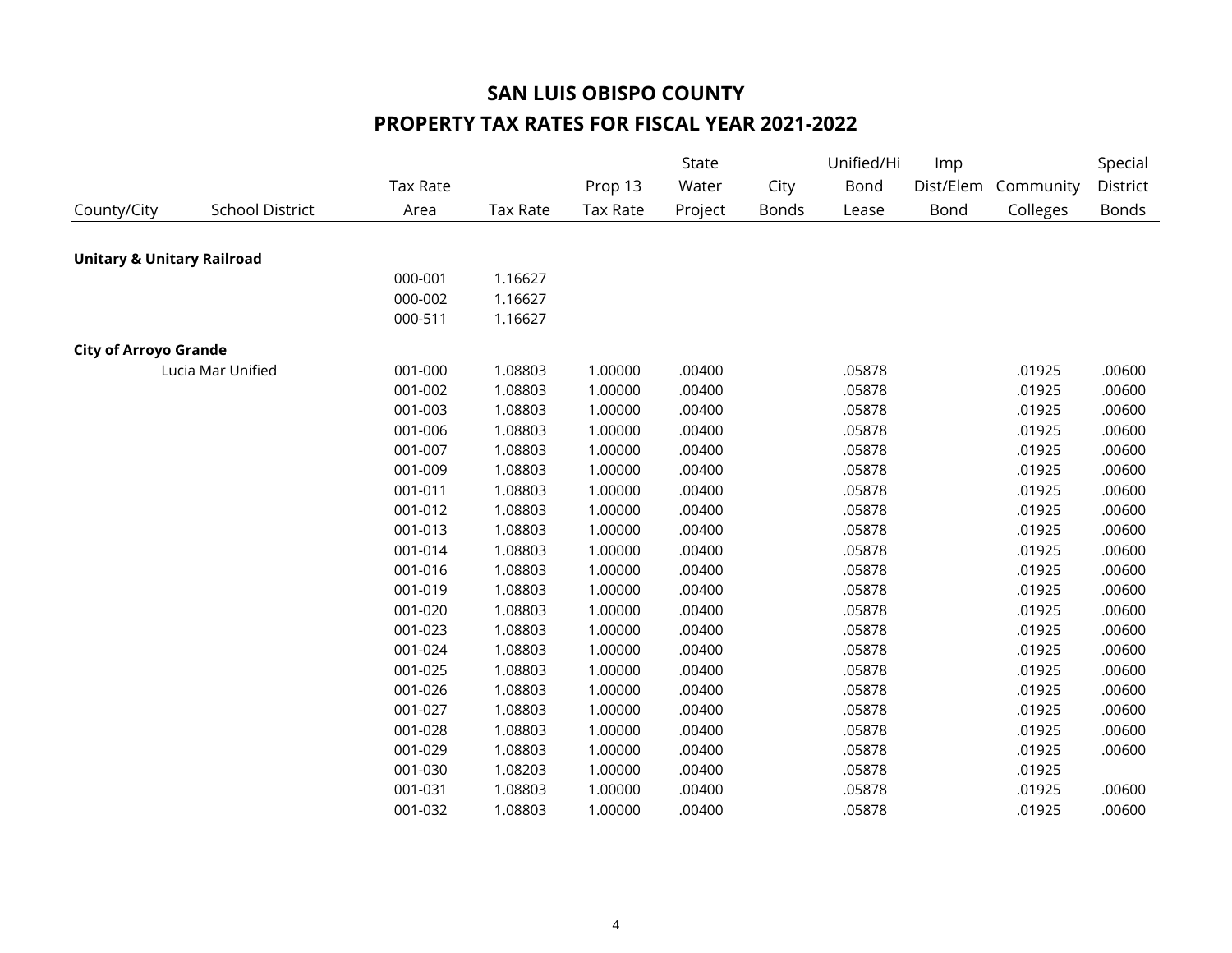|                            |                          |          |                 |                 | State   |              | Unified/Hi | Imp       |           | Special  |
|----------------------------|--------------------------|----------|-----------------|-----------------|---------|--------------|------------|-----------|-----------|----------|
|                            |                          | Tax Rate |                 | Prop 13         | Water   | City         | Bond       | Dist/Elem | Community | District |
| County/City                | <b>School District</b>   | Area     | <b>Tax Rate</b> | <b>Tax Rate</b> | Project | <b>Bonds</b> | Lease      | Bond      | Colleges  | Bonds    |
|                            |                          |          |                 |                 |         |              |            |           |           |          |
| <b>City of Paso Robles</b> |                          |          |                 |                 |         |              |            |           |           |          |
|                            | Paso Unified/SFID        | 002-000  | 1.12378         | 1.00000         | .00400  | .04010       | .01190     | .04853    | .01925    |          |
|                            |                          | 002-001  | 1.12378         | 1.00000         | .00400  | .04010       | .01190     | .04853    | .01925    |          |
|                            |                          | 002-002  | 1.12378         | 1.00000         | .00400  | .04010       | .01190     | .04853    | .01925    |          |
|                            |                          | 002-003  | 1.12378         | 1.00000         | .00400  | .04010       | .01190     | .04853    | .01925    |          |
|                            |                          | 002-005  | 1.12378         | 1.00000         | .00400  | .04010       | .01190     | .04853    | .01925    |          |
|                            |                          | 002-006  | 1.12378         | 1.00000         | .00400  | .04010       | .01190     | .04853    | .01925    |          |
|                            |                          | 002-007  | 1.12378         | 1.00000         | .00400  | .04010       | .01190     | .04853    | .01925    |          |
|                            |                          | 002-008  | 1.12378         | 1.00000         | .00400  | .04010       | .01190     | .04853    | .01925    |          |
|                            |                          | 002-009  | 1.12378         | 1.00000         | .00400  | .04010       | .01190     | .04853    | .01925    |          |
|                            |                          | 002-010  | 1.12378         | 1.00000         | .00400  | .04010       | .01190     | .04853    | .01925    |          |
|                            |                          | 002-014  | 1.12378         | 1.00000         | .00400  | .04010       | .01190     | .04853    | .01925    |          |
|                            |                          | 002-016  | 1.12378         | 1.00000         | .00400  | .04010       | .01190     | .04853    | .01925    |          |
|                            |                          | 002-018  | 1.12378         | 1.00000         | .00400  | .04010       | .01190     | .04853    | .01925    |          |
|                            |                          | 002-019  | 1.12378         | 1.00000         | .00400  | .04010       | .01190     | .04853    | .01925    |          |
|                            |                          | 002-022  | 1.12378         | 1.00000         | .00400  | .04010       | .01190     | .04853    | .01925    |          |
|                            |                          | 002-023  | 1.12378         | 1.00000         | .00400  | .04010       | .01190     | .04853    | .01925    |          |
|                            |                          | 002-025  | 1.12378         | 1.00000         | .00400  | .04010       | .01190     | .04853    | .01925    |          |
|                            |                          | 002-026  | 1.12378         | 1.00000         | .00400  | .04010       | .01190     | .04853    | .01925    |          |
|                            |                          | 002-027  | 1.12378         | 1.00000         | .00400  | .04010       | .01190     | .04853    | .01925    |          |
|                            | <b>Templeton Unified</b> | 002-028  | 1.12135         | 1.00000         | .00400  | .04010       | .05800     |           | .01925    |          |
|                            | Paso Unified/SFID        | 002-032  | 1.12378         | 1.00000         | .00400  | .04010       | .01190     | .04853    | .01925    |          |
|                            |                          | 002-033  | 1.12378         | 1.00000         | .00400  | .04010       | .01190     | .04853    | .01925    |          |
|                            |                          | 002-034  | 1.12378         | 1.00000         | .00400  | .04010       | .01190     | .04853    | .01925    |          |
|                            |                          | 002-038  | 1.12378         | 1.00000         | .00400  | .04010       | .01190     | .04853    | .01925    |          |
|                            |                          | 002-039  | 1.12378         | 1.00000         | .00400  | .04010       | .01190     | .04853    | .01925    |          |
|                            |                          | 002-040  | 1.12378         | 1.00000         | .00400  | .04010       | .01190     | .04853    | .01925    |          |
|                            |                          | 002-041  | 1.12378         | 1.00000         | .00400  | .04010       | .01190     | .04853    | .01925    |          |
|                            |                          | 002-042  | 1.12378         | 1.00000         | .00400  | .04010       | .01190     | .04853    | .01925    |          |
|                            | <b>Templeton Unified</b> | 002-043  | 1.12135         | 1.00000         | .00400  | .04010       | .05800     |           | .01925    |          |
|                            | Paso Unified/SFID        | 002-044  | 1.12378         | 1.00000         | .00400  | .04010       | .01190     | .04853    | .01925    |          |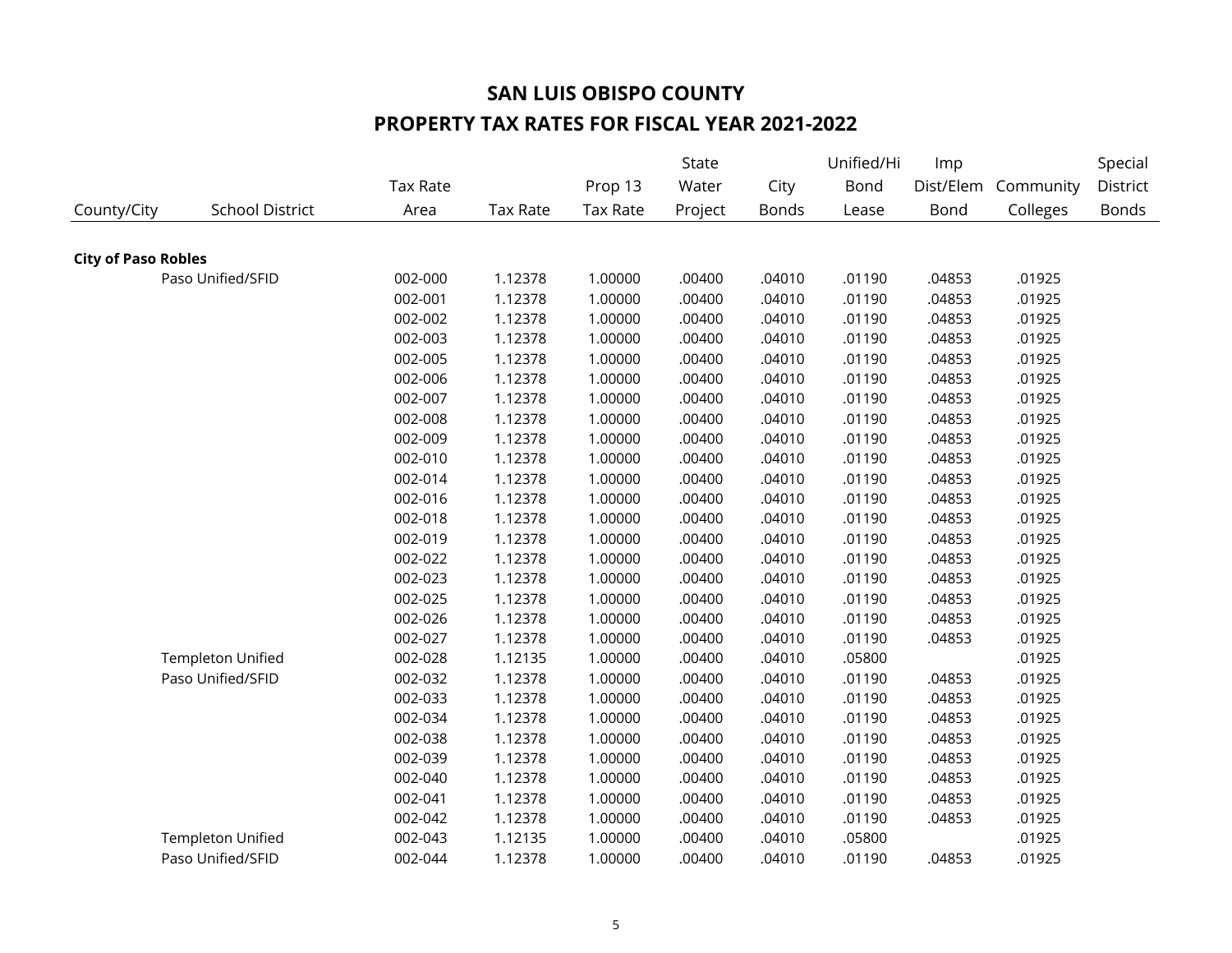|                                |                          |                 |                 |                 | State   |       | Unified/Hi | Imp       |           | Special  |
|--------------------------------|--------------------------|-----------------|-----------------|-----------------|---------|-------|------------|-----------|-----------|----------|
|                                |                          | <b>Tax Rate</b> |                 | Prop 13         | Water   | City  | Bond       | Dist/Elem | Community | District |
| County/City                    | <b>School District</b>   | Area            | <b>Tax Rate</b> | <b>Tax Rate</b> | Project | Bonds | Lease      | Bond      | Colleges  | Bonds    |
|                                |                          |                 |                 |                 |         |       |            |           |           |          |
| <b>City of San Luis Obispo</b> |                          |                 |                 |                 |         |       |            |           |           |          |
|                                | San Luis Coastal Unified | 003-000         | 1.06225         | 1.00000         | .00400  |       | .03900     |           | .01925    |          |
|                                |                          | 003-001         | 1.06225         | 1.00000         | .00400  |       | .03900     |           | .01925    |          |
|                                |                          | 003-005         | 1.06225         | 1.00000         | .00400  |       | .03900     |           | .01925    |          |
|                                |                          | 003-008         | 1.06225         | 1.00000         | .00400  |       | .03900     |           | .01925    |          |
|                                |                          | 003-012         | 1.06225         | 1.00000         | .00400  |       | .03900     |           | .01925    |          |
|                                |                          | 003-013         | 1.06225         | 1.00000         | .00400  |       | .03900     |           | .01925    |          |
|                                |                          | 003-014         | 1.06225         | 1.00000         | .00400  |       | .03900     |           | .01925    |          |
|                                |                          | 003-015         | 1.06225         | 1.00000         | .00400  |       | .03900     |           | .01925    |          |
|                                |                          | 003-016         | 1.06225         | 1.00000         | .00400  |       | .03900     |           | .01925    |          |
|                                |                          | 003-017         | 1.06225         | 1.00000         | .00400  |       | .03900     |           | .01925    |          |
|                                |                          | 003-018         | 1.06225         | 1.00000         | .00400  |       | .03900     |           | .01925    |          |
|                                |                          | 003-019         | 1.06225         | 1.00000         | .00400  |       | .03900     |           | .01925    |          |
|                                |                          | 003-020         | 1.06225         | 1.00000         | .00400  |       | .03900     |           | .01925    |          |
|                                |                          | 003-021         | 1.06225         | 1.00000         | .00400  |       | .03900     |           | .01925    |          |
|                                |                          | 003-022         | 1.06225         | 1.00000         | .00400  |       | .03900     |           | .01925    |          |
| <b>City of Pismo Beach</b>     |                          |                 |                 |                 |         |       |            |           |           |          |
|                                | Lucia Mar Unified        | 004-001         | 1.08803         | 1.00000         | .00400  |       | .05878     |           | .01925    | .00600   |
|                                |                          | 004-002         | 1.08803         | 1.00000         | .00400  |       | .05878     |           | .01925    | .00600   |
|                                |                          | 004-003         | 1.08803         | 1.00000         | .00400  |       | .05878     |           | .01925    | .00600   |
|                                |                          | 004-004         | 1.08203         | 1.00000         | .00400  |       | .05878     |           | .01925    |          |
|                                |                          | 004-005         | 1.08803         | 1.00000         | .00400  |       | .05878     |           | .01925    | .00600   |
|                                |                          | 004-006         | 1.08203         | 1.00000         | .00400  |       | .05878     |           | .01925    |          |
|                                |                          | 004-007         | 1.08203         | 1.00000         | .00400  |       | .05878     |           | .01925    |          |
|                                | San Luis Coastal         | 004-008         | 1.06225         | 1.00000         | .00400  |       | .03900     |           | .01925    |          |
|                                |                          | 004-009         | 1.06225         | 1.00000         | .00400  |       | .03900     |           | .01925    |          |
|                                |                          | 004-013         | 1.06825         | 1.00000         | .00400  |       | .03900     |           | .01925    | .00600   |
|                                |                          | 004-014         | 1.06825         | 1.00000         | .00400  |       | .03900     |           | .01925    | .00600   |
|                                |                          | 004-015         | 1.06825         | 1.00000         | .00400  |       | .03900     |           | .01925    | .00600   |
|                                | Lucia Mar Unified        | 004-016         | 1.08203         | 1.00000         | .00400  |       | .05878     |           | .01925    |          |
|                                |                          | 004-018         | 1.08203         | 1.00000         | .00400  |       | .05878     |           | .01925    |          |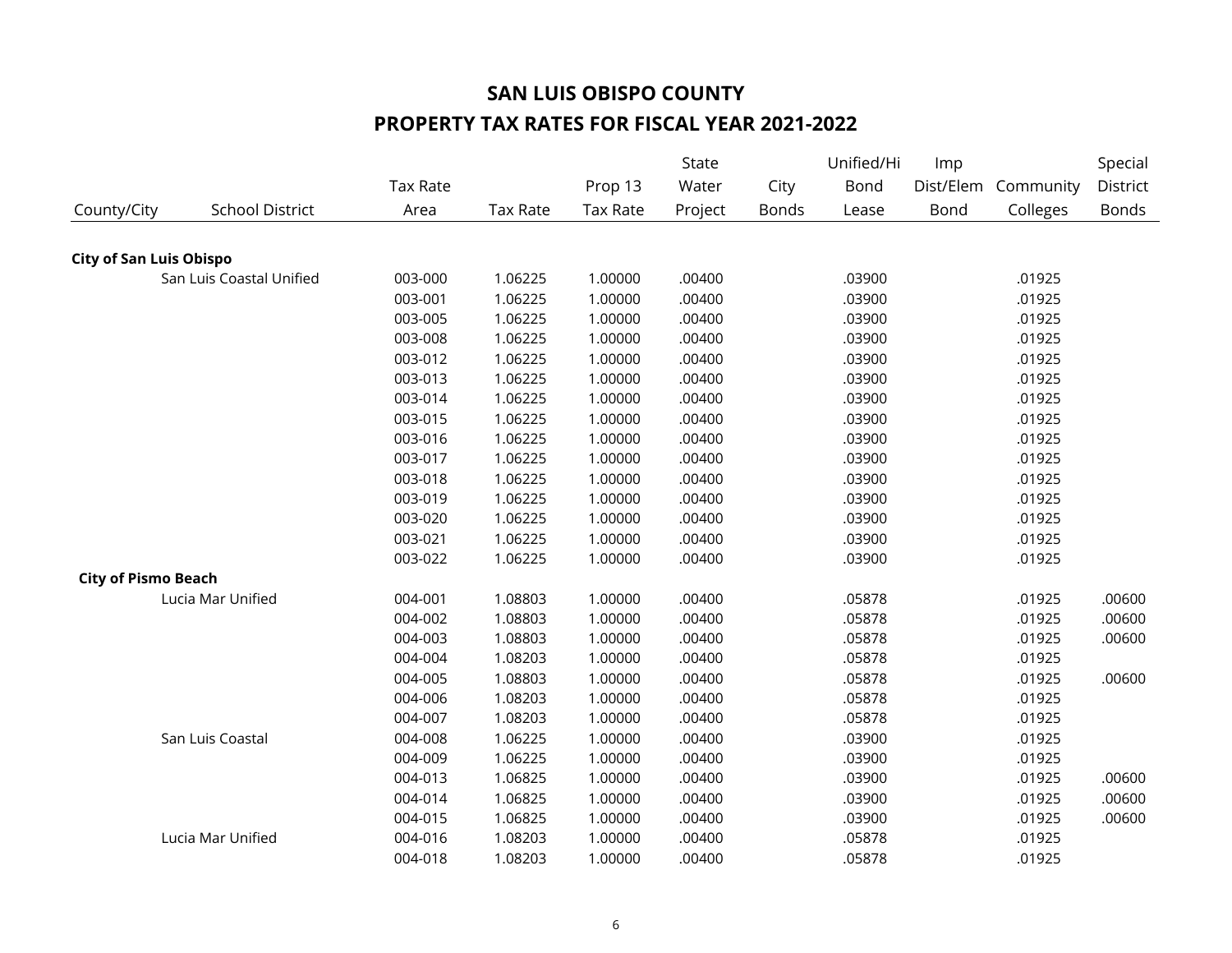|                             |                              |          |                 |                 | State   |              | Unified/Hi | Imp       |           | Special  |
|-----------------------------|------------------------------|----------|-----------------|-----------------|---------|--------------|------------|-----------|-----------|----------|
|                             |                              | Tax Rate |                 | Prop 13         | Water   | City         | Bond       | Dist/Elem | Community | District |
| County/City                 | <b>School District</b>       | Area     | <b>Tax Rate</b> | <b>Tax Rate</b> | Project | <b>Bonds</b> | Lease      | Bond      | Colleges  | Bonds    |
| <b>City of Grover Beach</b> |                              |          |                 |                 |         |              |            |           |           |          |
|                             | Lucia Mar Unified            | 005-000  | 1.17303         | 1.00000         | .00400  | .08500       | .05878     |           | .01925    | .00600   |
|                             |                              | 005-001  | 1.16703         | 1.00000         | .00400  | .08500       | .05878     |           | .01925    |          |
|                             |                              | 005-002  | 1.17303         | 1.00000         | .00400  | .08500       | .05878     |           | .01925    | .00600   |
|                             |                              | 005-004  | 1.17303         | 1.00000         | .00400  | .08500       | .05878     |           | .01925    | .00600   |
|                             |                              | 005-005  | 1.17303         | 1.00000         | .00400  | .08500       | .05878     |           | .01925    | .00600   |
|                             |                              | 005-006  | 1.17303         | 1.00000         | .00400  | .08500       | .05878     |           | .01925    | .00600   |
|                             |                              | 005-007  | 1.17303         | 1.00000         | .00400  | .08500       | .05878     |           | .01925    | .00600   |
|                             |                              | 005-009  | 1.17303         | 1.00000         | .00400  | .08500       | .05878     |           | .01925    | .00600   |
|                             |                              | 005-010  | 1.17303         | 1.00000         | .00400  | .08500       | .05878     |           | .01925    | .00600   |
|                             |                              | 005-015  | 1.17303         | 1.00000         | .00400  | .08500       | .05878     |           | .01925    | .00600   |
|                             |                              | 005-016  | 1.17303         | 1.00000         | .00400  | .08500       | .05878     |           | .01925    | .00600   |
|                             |                              | 005-017  | 1.17303         | 1.00000         | .00400  | .08500       | .05878     |           | .01925    | .00600   |
|                             |                              | 005-018  | 1.17303         | 1.00000         | .00400  | .08500       | .05878     |           | .01925    | .00600   |
|                             |                              | 005-019  | 1.17303         | 1.00000         | .00400  | .08500       | .05878     |           | .01925    | .00600   |
|                             |                              | 005-020  | 1.17303         | 1.00000         | .00400  | .08500       | .05878     |           | .01925    | .00600   |
| <b>City of Morro Bay</b>    |                              |          |                 |                 |         |              |            |           |           |          |
|                             | Coast Unified (Cayucos Elem) | 006-000  | 1.06575         | 1.00000         | .00400  |              | .00700     | .03550    | .01925    |          |
|                             | San Luis Coastal Unified     | 006-001  | 1.06225         | 1.00000         | .00400  |              | .03900     |           | .01925    |          |
|                             |                              | 006-002  | 1.06225         | 1.00000         | .00400  |              | .03900     |           | .01925    |          |
|                             |                              | 006-003  | 1.06225         | 1.00000         | .00400  |              | .03900     |           | .01925    |          |
|                             |                              | 006-006  | 1.06225         | 1.00000         | .00400  |              | .03900     |           | .01925    |          |
| <b>City of Atascadero</b>   |                              |          |                 |                 |         |              |            |           |           |          |
|                             | Atascadero Unified           | 007-001  | 1.14129         | 1.00000         | .00400  |              | .11804     |           | .01925    |          |
|                             |                              | 007-005  | 1.14129         | 1.00000         | .00400  |              | .11804     |           | .01925    |          |
|                             |                              | 007-006  | 1.14129         | 1.00000         | .00400  |              | .11804     |           | .01925    |          |
|                             |                              | 007-007  | 1.14129         | 1.00000         | .00400  |              | .11804     |           | .01925    |          |
|                             |                              | 007-009  | 1.14129         | 1.00000         | .00400  |              | .11804     |           | .01925    |          |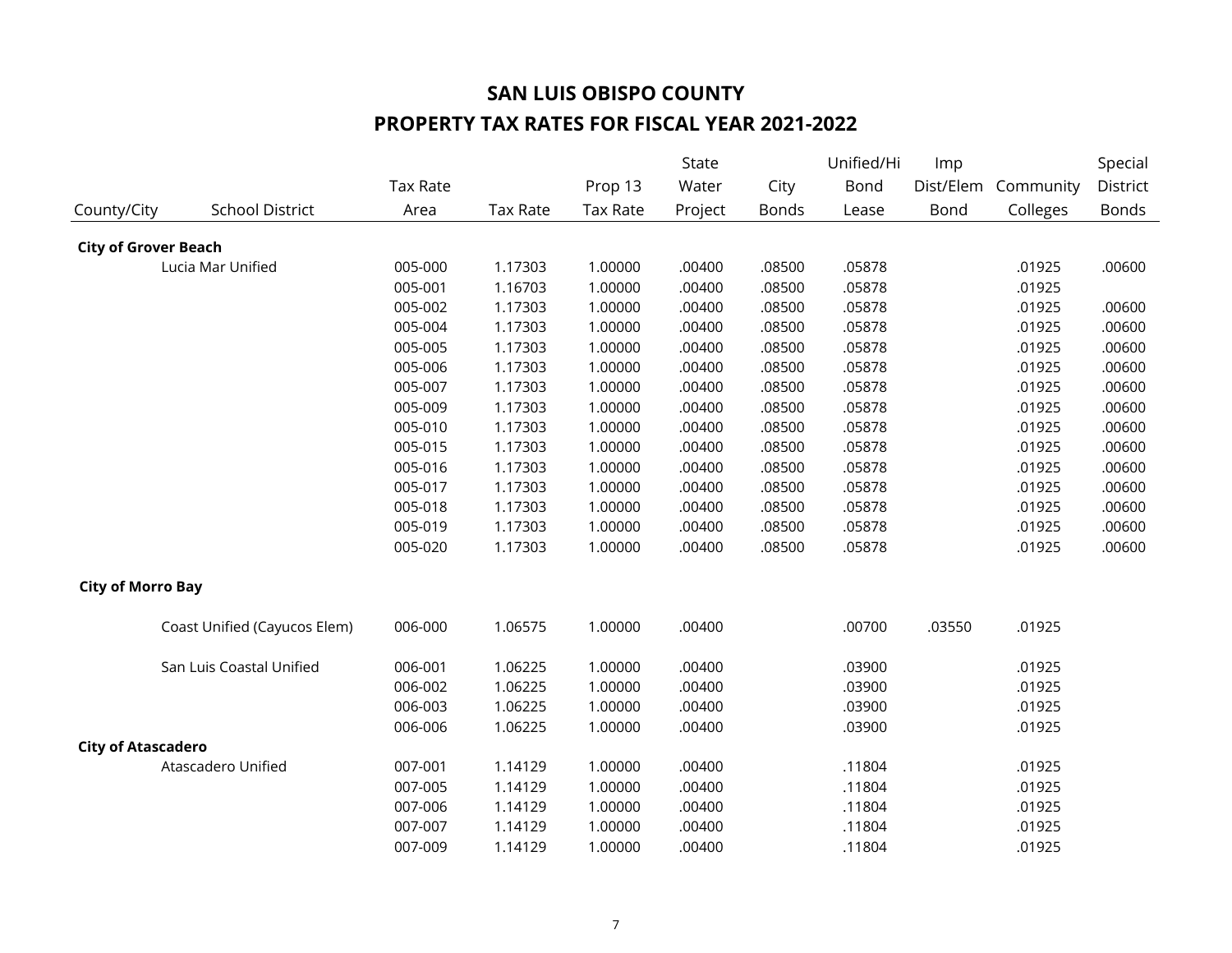|                             |                          |          |          |          | State   |              | Unified/Hi | <b>Imp</b> |           | Special  |
|-----------------------------|--------------------------|----------|----------|----------|---------|--------------|------------|------------|-----------|----------|
|                             |                          | Tax Rate |          | Prop 13  | Water   | City         | Bond       | Dist/Elem  | Community | District |
| County/City                 | <b>School District</b>   | Area     | Tax Rate | Tax Rate | Project | <b>Bonds</b> | Lease      | Bond       | Colleges  | Bonds    |
| City of Atascadero (cont'd) |                          |          |          |          |         |              |            |            |           |          |
|                             | <b>Templeton Unified</b> | 007-010  | 1.08125  | 1.00000  | .00400  |              | .05800     |            | .01925    |          |
|                             | Atascadero Unified       | 007-011  | 1.14129  | 1.00000  | .00400  |              | .11804     |            | .01925    |          |
|                             |                          | 007-013  | 1.14129  | 1.00000  | .00400  |              | .11804     |            | .01925    |          |
|                             |                          | 007-016  | 1.14129  | 1.00000  | .00400  |              | .11804     |            | .01925    |          |
|                             |                          | 007-018  | 1.14129  | 1.00000  | .00400  |              | .11804     |            | .01925    |          |
|                             |                          | 007-019  | 1.14129  | 1.00000  | .00400  |              | .11804     |            | .01925    |          |
|                             |                          | 007-020  | 1.14129  | 1.00000  | .00400  |              | .11804     |            | .01925    |          |
|                             |                          | 007-022  | 1.14129  | 1.00000  | .00400  |              | .11804     |            | .01925    |          |
|                             |                          | 007-026  | 1.14129  | 1.00000  | .00400  |              | .11804     |            | .01925    |          |
|                             |                          | 007-027  | 1.14129  | 1.00000  | .00400  |              | .11804     |            | .01925    |          |
|                             |                          | 007-028  | 1.14129  | 1.00000  | .00400  |              | .11804     |            | .01925    |          |
|                             |                          | 007-031  | 1.14129  | 1.00000  | .00400  |              | .11804     |            | .01925    |          |
|                             |                          | 007-033  | 1.14129  | 1.00000  | .00400  |              | .11804     |            | .01925    |          |
|                             |                          | 007-034  | 1.14129  | 1.00000  | .00400  |              | .11804     |            | .01925    |          |
|                             |                          | 007-035  | 1.14129  | 1.00000  | .00400  |              | .11804     |            | .01925    |          |
|                             |                          | 007-036  | 1.14129  | 1.00000  | .00400  |              | .11804     |            | .01925    |          |
|                             |                          | 007-037  | 1.14129  | 1.00000  | .00400  |              | .11804     |            | .01925    |          |
|                             |                          | 007-038  | 1.14129  | 1.00000  | .00400  |              | .11804     |            | .01925    |          |
|                             |                          | 007-039  | 1.14129  | 1.00000  | .00400  |              | .11804     |            | .01925    |          |
|                             |                          | 007-040  | 1.14129  | 1.00000  | .00400  |              | .11804     |            | .01925    |          |
|                             |                          | 007-041  | 1.14129  | 1.00000  | .00400  |              | .11804     |            | .01925    |          |
|                             |                          | 007-042  | 1.14129  | 1.00000  | .00400  |              | .11804     |            | .01925    |          |
|                             |                          | 007-043  | 1.14129  | 1.00000  | .00400  |              | .11804     |            | .01925    |          |
|                             |                          | 007-044  | 1.14129  | 1.00000  | .00400  |              | .11804     |            | .01925    |          |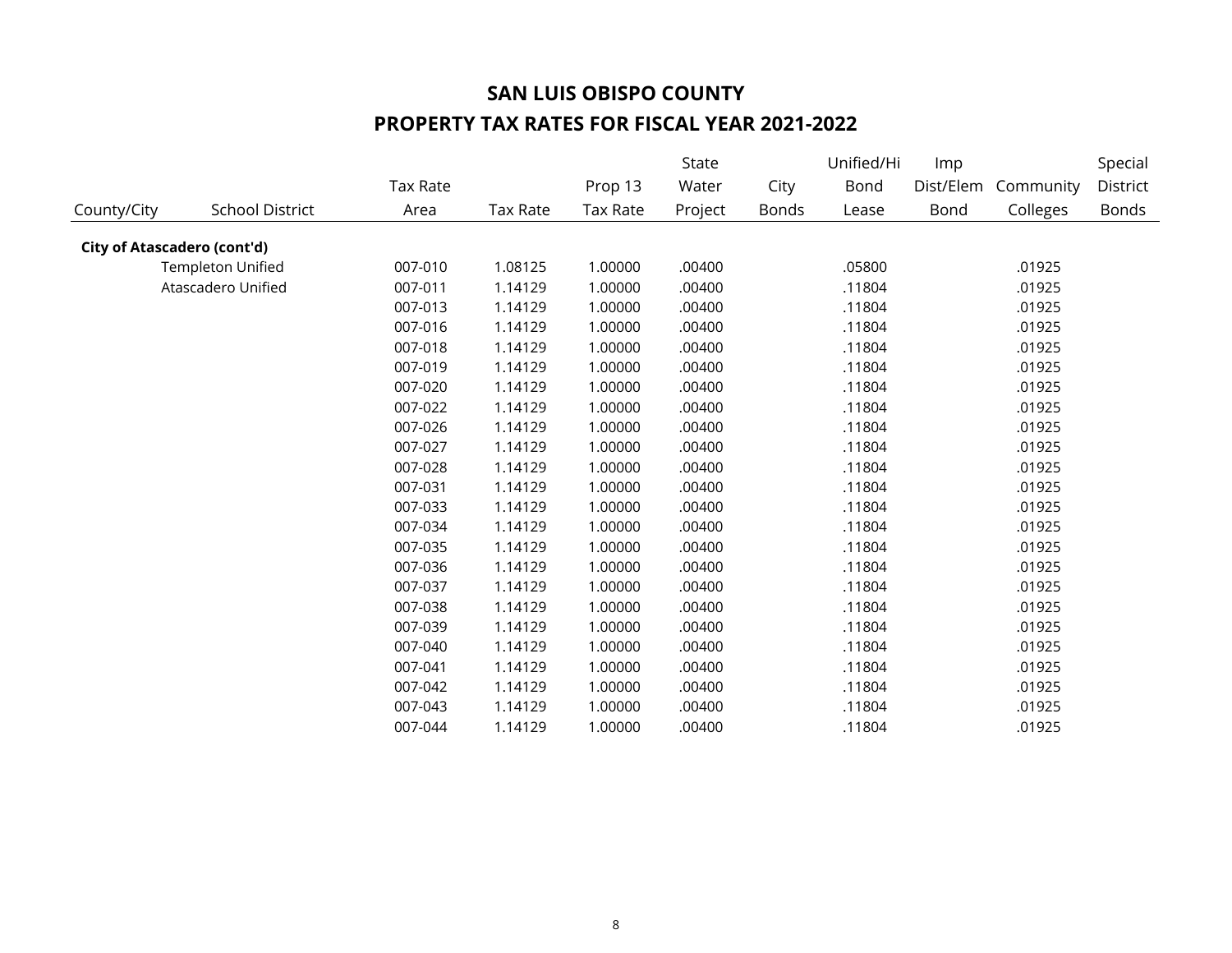|             |                                           |          |                 |                 | State   |              | Unified/Hi<br>Imp |           |           | Special      |
|-------------|-------------------------------------------|----------|-----------------|-----------------|---------|--------------|-------------------|-----------|-----------|--------------|
|             |                                           | Tax Rate |                 | Prop 13         | Water   | City         | Bond              | Dist/Elem | Community | District     |
| County/City | <b>School District</b>                    | Area     | <b>Tax Rate</b> | <b>Tax Rate</b> | Project | <b>Bonds</b> | Lease             | Bond      | Colleges  | <b>Bonds</b> |
|             | <b>Unincorporated Areas of the County</b> |          |                 |                 |         |              |                   |           |           |              |
| County      | Lucia Mar Unified                         | 052-001  | 1.08803         | 1.00000         | .00400  |              | .05878            |           | .01925    | .00600       |
|             |                                           | 052-002  | 1.08203         | 1.00000         | .00400  |              | .05878            |           | .01925    |              |
|             |                                           | 052-003  | 1.08203         | 1.00000         | .00400  |              | .05878            |           | .01925    |              |
|             |                                           | 052-004  | 1.08803         | 1.00000         | .00400  |              | .05878            |           | .01925    | .00600       |
|             |                                           | 052-006  | 1.08803         | 1.00000         | .00400  |              | .05878            |           | .01925    | .00600       |
|             |                                           | 052-007  | 1.08203         | 1.00000         | .00400  |              | .05878            |           | .01925    |              |
|             |                                           | 052-008  | 1.08803         | 1.00000         | .00400  |              | .05878            |           | .01925    | .00600       |
|             |                                           | 052-009  | 1.08803         | 1.00000         | .00400  |              | .05878            |           | .01925    | .00600       |
|             |                                           | 052-011  | 1.08803         | 1.00000         | .00400  |              | .05878            |           | .01925    | .00600       |
|             |                                           | 052-012  | 1.08203         | 1.00000         | .00400  |              | .05878            |           | .01925    |              |
|             |                                           | 052-013  | 1.08203         | 1.00000         | .00400  |              | .05878            |           | .01925    |              |
|             |                                           | 052-014  | 1.08203         | 1.00000         | .00400  |              | .05878            |           | .01925    |              |
|             |                                           | 052-015  | 1.08203         | 1.00000         | .00400  |              | .05878            |           | .01925    |              |
|             |                                           | 052-016  | 1.08803         | 1.00000         | .00400  |              | .05878            |           | .01925    | .00600       |
|             |                                           | 052-018  | 1.08803         | 1.00000         | .00400  |              | .05878            |           | .01925    | .00600       |
|             |                                           | 052-020  | 1.08803         | 1.00000         | .00400  |              | .05878            |           | .01925    | .00600       |
|             |                                           | 052-021  | 1.08803         | 1.00000         | .00400  |              | .05878            |           | .01925    | .00600       |
|             |                                           | 052-022  | 1.08203         | 1.00000         | .00400  |              | .05878            |           | .01925    |              |
|             |                                           | 052-025  | 1.08203         | 1.00000         | .00400  |              | .05878            |           | .01925    |              |
|             |                                           | 052-026  | 1.08803         | 1.00000         | .00400  |              | .05878            |           | .01925    | .00600       |
|             |                                           | 052-027  | 1.08803         | 1.00000         | .00400  |              | .05878            |           | .01925    | .00600       |
|             |                                           | 052-028  | 1.08203         | 1.00000         | .00400  |              | .05878            |           | .01925    |              |
|             |                                           | 052-030  | 1.08203         | 1.00000         | .00400  |              | .05878            |           | .01925    |              |
|             |                                           | 052-031  | 1.08203         | 1.00000         | .00400  |              | .05878            |           | .01925    |              |
|             |                                           | 052-032  | 1.08203         | 1.00000         | .00400  |              | .05878            |           | .01925    |              |
|             |                                           | 052-033  | 1.08803         | 1.00000         | .00400  |              | .05878            |           | .01925    | .00600       |
|             |                                           | 052-034  | 1.08203         | 1.00000         | .00400  |              | .05878            |           | .01925    |              |
|             |                                           | 052-035  | 1.08203         | 1.00000         | .00400  |              | .05878            |           | .01925    |              |
|             |                                           | 052-036  | 1.08203         | 1.00000         | .00400  |              | .05878            |           | .01925    |              |
|             |                                           | 052-038  | 1.08203         | 1.00000         | .00400  |              | .05878            |           | .01925    |              |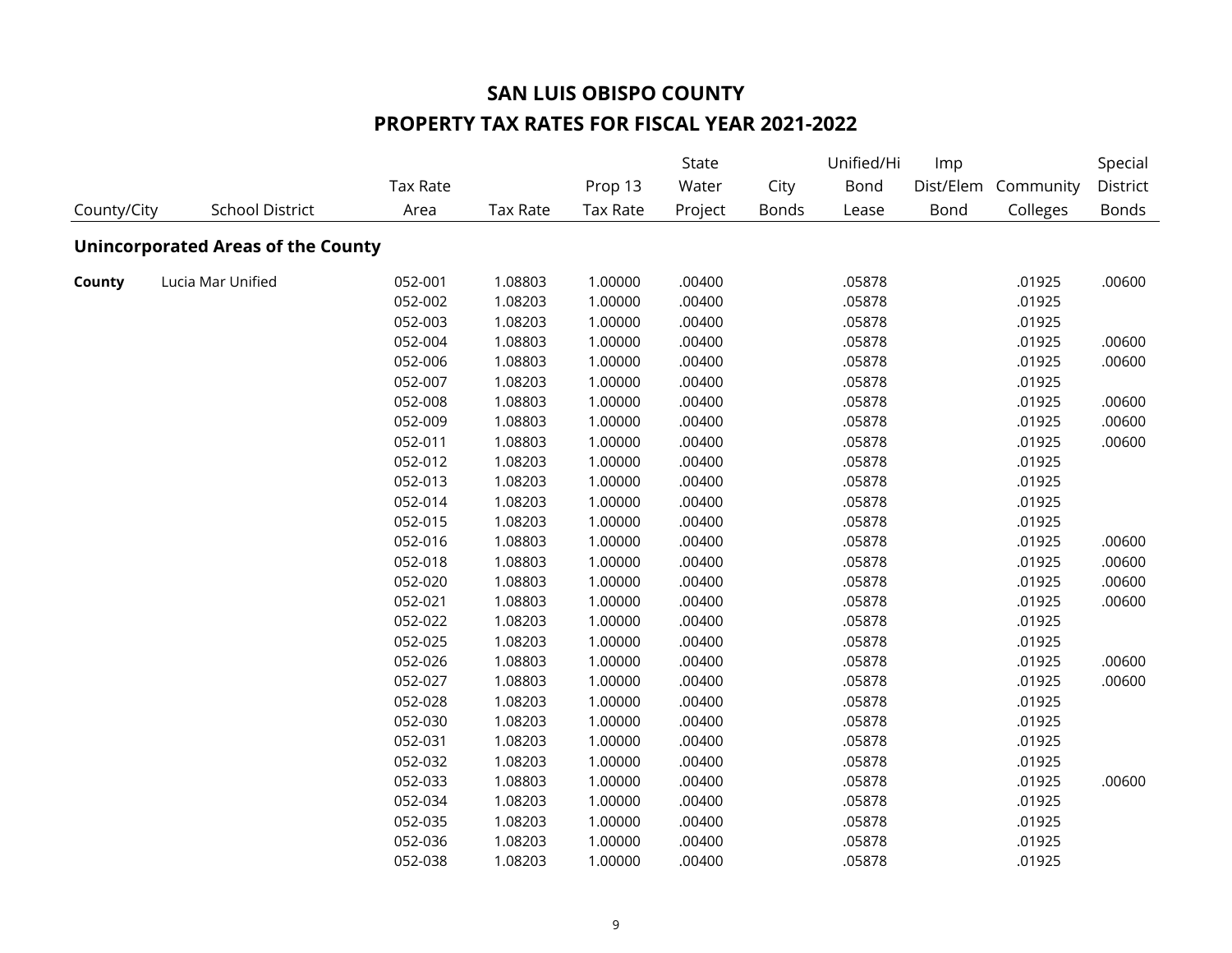|             |                            |          |          |                 | State   |              | Unified/Hi | Imp       |           | Special      |
|-------------|----------------------------|----------|----------|-----------------|---------|--------------|------------|-----------|-----------|--------------|
|             |                            | Tax Rate |          | Prop 13         | Water   | City         | Bond       | Dist/Elem | Community | District     |
| County/City | <b>School District</b>     | Area     | Tax Rate | <b>Tax Rate</b> | Project | <b>Bonds</b> | Lease      | Bond      | Colleges  | <b>Bonds</b> |
| County      | Lucia Mar Unified (cont'd) | 052-039  | 1.08203  | 1.00000         | .00400  |              | .05878     |           | .01925    |              |
|             |                            | 052-040  | 1.08203  | 1.00000         | .00400  |              | .05878     |           | .01925    |              |
|             |                            | 052-041  | 1.08203  | 1.00000         | .00400  |              | .05878     |           | .01925    |              |
|             |                            | 052-042  | 1.08203  | 1.00000         | .00400  |              | .05878     |           | .01925    |              |
|             |                            | 052-044  | 1.08203  | 1.00000         | .00400  |              | .05878     |           | .01925    |              |
|             |                            | 052-045  | 1.08203  | 1.00000         | .00400  |              | .05878     |           | .01925    |              |
|             |                            | 052-046  | 1.08203  | 1.00000         | .00400  |              | .05878     |           | .01925    |              |
|             |                            | 052-047  | 1.08203  | 1.00000         | .00400  |              | .05878     |           | .01925    |              |
|             |                            | 052-049  | 1.08203  | 1.00000         | .00400  |              | .05878     |           | .01925    |              |
|             |                            | 052-050  | 1.08203  | 1.00000         | .00400  |              | .05878     |           | .01925    |              |
|             |                            | 052-051  | 1.08203  | 1.00000         | .00400  |              | .05878     |           | .01925    |              |
|             |                            | 052-052  | 1.08803  | 1.00000         | .00400  |              | .05878     |           | .01925    | .00600       |
|             |                            | 052-053  | 1.08803  | 1.00000         | .00400  |              | .05878     |           | .01925    | .00600       |
|             |                            | 052-054  | 1.08803  | 1.00000         | .00400  |              | .05878     |           | .01925    | .00600       |
|             |                            | 052-055  | 1.08203  | 1.00000         | .00400  |              | .05878     |           | .01925    |              |
|             |                            | 052-056  | 1.08803  | 1.00000         | .00400  |              | .05878     |           | .01925    | .00600       |
|             |                            | 052-058  | 1.08803  | 1.00000         | .00400  |              | .05878     |           | .01925    | .00600       |
|             |                            | 052-062  | 1.08803  | 1.00000         | .00400  |              | .05878     |           | .01925    | .00600       |
|             |                            | 052-064  | 1.08803  | 1.00000         | .00400  |              | .05878     |           | .01925    | .00600       |
|             |                            | 052-065  | 1.08803  | 1.00000         | .00400  |              | .05878     |           | .01925    | .00600       |
|             |                            | 052-066  | 1.08803  | 1.00000         | .00400  |              | .05878     |           | .01925    | .00600       |
|             |                            | 052-069  | 1.08803  | 1.00000         | .00400  |              | .05878     |           | .01925    | .00600       |
|             |                            | 052-072  | 1.08203  | 1.00000         | .00400  |              | .05878     |           | .01925    |              |
|             |                            | 052-075  | 1.08203  | 1.00000         | .00400  |              | .05878     |           | .01925    |              |
|             |                            | 052-077  | 1.08203  | 1.00000         | .00400  |              | .05878     |           | .01925    |              |
|             |                            | 052-078  | 1.08803  | 1.00000         | .00400  |              | .05878     |           | .01925    | .00600       |
|             |                            | 052-080  | 1.08203  | 1.00000         | .00400  |              | .05878     |           | .01925    |              |
|             |                            | 052-081  | 1.08203  | 1.00000         | .00400  |              | .05878     |           | .01925    |              |
|             |                            | 052-089  | 1.08803  | 1.00000         | .00400  |              | .05878     |           | .01925    | .00600       |
|             |                            | 052-091  | 1.08203  | 1.00000         | .00400  |              | .05878     |           | .01925    |              |
|             |                            | 052-093  | 1.08203  | 1.00000         | .00400  |              | .05878     |           | .01925    |              |
|             |                            | 052-094  | 1.08203  | 1.00000         | .00400  |              | .05878     |           | .01925    |              |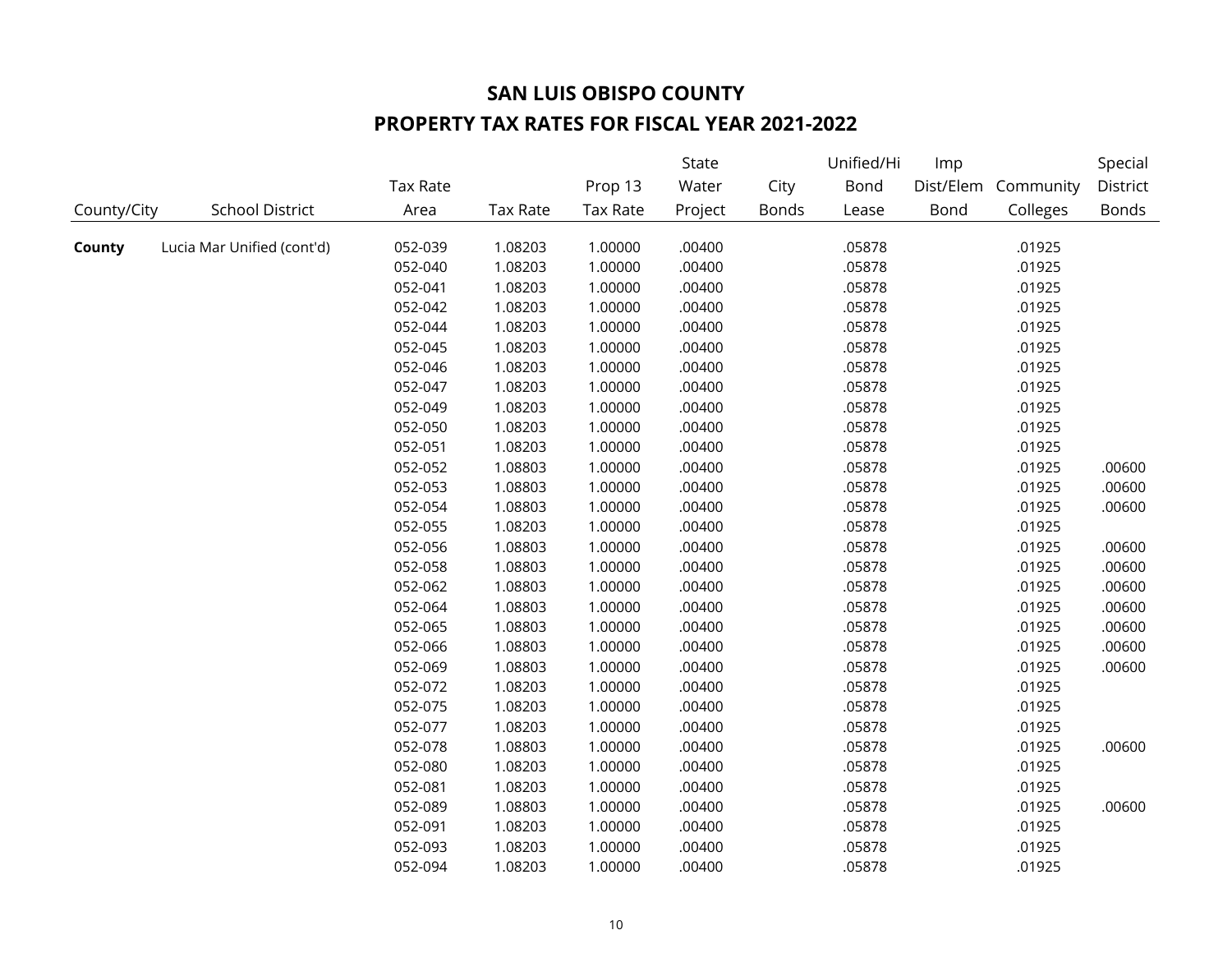|             |                            |                 |          |                 | State   |              | Unified/Hi | Imp  |                     | Special  |
|-------------|----------------------------|-----------------|----------|-----------------|---------|--------------|------------|------|---------------------|----------|
|             |                            | <b>Tax Rate</b> |          | Prop 13         | Water   | City         | Bond       |      | Dist/Elem Community | District |
| County/City | <b>School District</b>     | Area            | Tax Rate | <b>Tax Rate</b> | Project | <b>Bonds</b> | Lease      | Bond | Colleges            | Bonds    |
| County      | Lucia Mar Unified (cont'd) | 052-095         | 1.08203  | 1.00000         | .00400  |              | .05878     |      | .01925              |          |
|             |                            | 052-096         | 1.08203  | 1.00000         | .00400  |              | .05878     |      | .01925              |          |
|             |                            | 052-097         | 1.08203  | 1.00000         | .00400  |              | .05878     |      | .01925              |          |
|             |                            | 052-098         | 1.08203  | 1.00000         | .00400  |              | .05878     |      | .01925              |          |
|             |                            | 052-100         | 1.08203  | 1.00000         | .00400  |              | .05878     |      | .01925              |          |
|             |                            | 052-101         | 1.08203  | 1.00000         | .00400  |              | .05878     |      | .01925              |          |
|             |                            | 052-102         | 1.08203  | 1.00000         | .00400  |              | .05878     |      | .01925              |          |
|             |                            | 052-103         | 1.08203  | 1.00000         | .00400  |              | .05878     |      | .01925              |          |
|             |                            | 052-104         | 1.08203  | 1.00000         | .00400  |              | .05878     |      | .01925              |          |
|             |                            | 052-108         | 1.08203  | 1.00000         | .00400  |              | .05878     |      | .01925              |          |
|             |                            | 052-110         | 1.08203  | 1.00000         | .00400  |              | .05878     |      | .01925              |          |
|             |                            | 052-111         | 1.08203  | 1.00000         | .00400  |              | .05878     |      | .01925              |          |
|             |                            | 052-112         | 1.08203  | 1.00000         | .00400  |              | .05878     |      | .01925              |          |
|             |                            | 052-113         | 1.08203  | 1.00000         | .00400  |              | .05878     |      | .01925              |          |
|             |                            | 052-114         | 1.08203  | 1.00000         | .00400  |              | .05878     |      | .01925              |          |
|             |                            | 052-115         | 1.08203  | 1.00000         | .00400  |              | .05878     |      | .01925              |          |
|             |                            | 052-116         | 1.08803  | 1.00000         | .00400  |              | .05878     |      | .01925              | .00600   |
|             |                            | 052-117         | 1.08203  | 1.00000         | .00400  |              | .05878     |      | .01925              |          |
|             |                            | 052-118         | 1.08203  | 1.00000         | .00400  |              | .05878     |      | .01925              |          |
|             |                            | 052-119         | 1.08203  | 1.00000         | .00400  |              | .05878     |      | .01925              |          |
|             |                            | 052-120         | 1.08203  | 1.00000         | .00400  |              | .05878     |      | .01925              |          |
|             |                            | 052-121         | 1.08203  | 1.00000         | .00400  |              | .05878     |      | .01925              |          |
|             |                            | 052-122         | 1.08203  | 1.00000         | .00400  |              | .05878     |      | .01925              |          |
|             |                            | 052-123         | 1.08203  | 1.00000         | .00400  |              | .05878     |      | .01925              |          |
|             |                            | 052-124         | 1.08803  | 1.00000         | .00400  |              | .05878     |      | .01925              | .00600   |
|             |                            | 052-125         | 1.08203  | 1.00000         | .00400  |              | .05878     |      | .01925              |          |
|             |                            | 052-126         | 1.08203  | 1.00000         | .00400  |              | .05878     |      | .01925              |          |
|             |                            | 052-127         | 1.08203  | 1.00000         | .00400  |              | .05878     |      | .01925              |          |
|             |                            | 052-128         | 1.08203  | 1.00000         | .00400  |              | .05878     |      | .01925              |          |
|             |                            | 052-129         | 1.08803  | 1.00000         | .00400  |              | .05878     |      | .01925              | .00600   |
|             |                            | 052-130         | 1.08203  | 1.00000         | .00400  |              | .05878     |      | .01925              |          |
|             |                            | 052-131         | 1.08203  | 1.00000         | .00400  |              | .05878     |      | .01925              |          |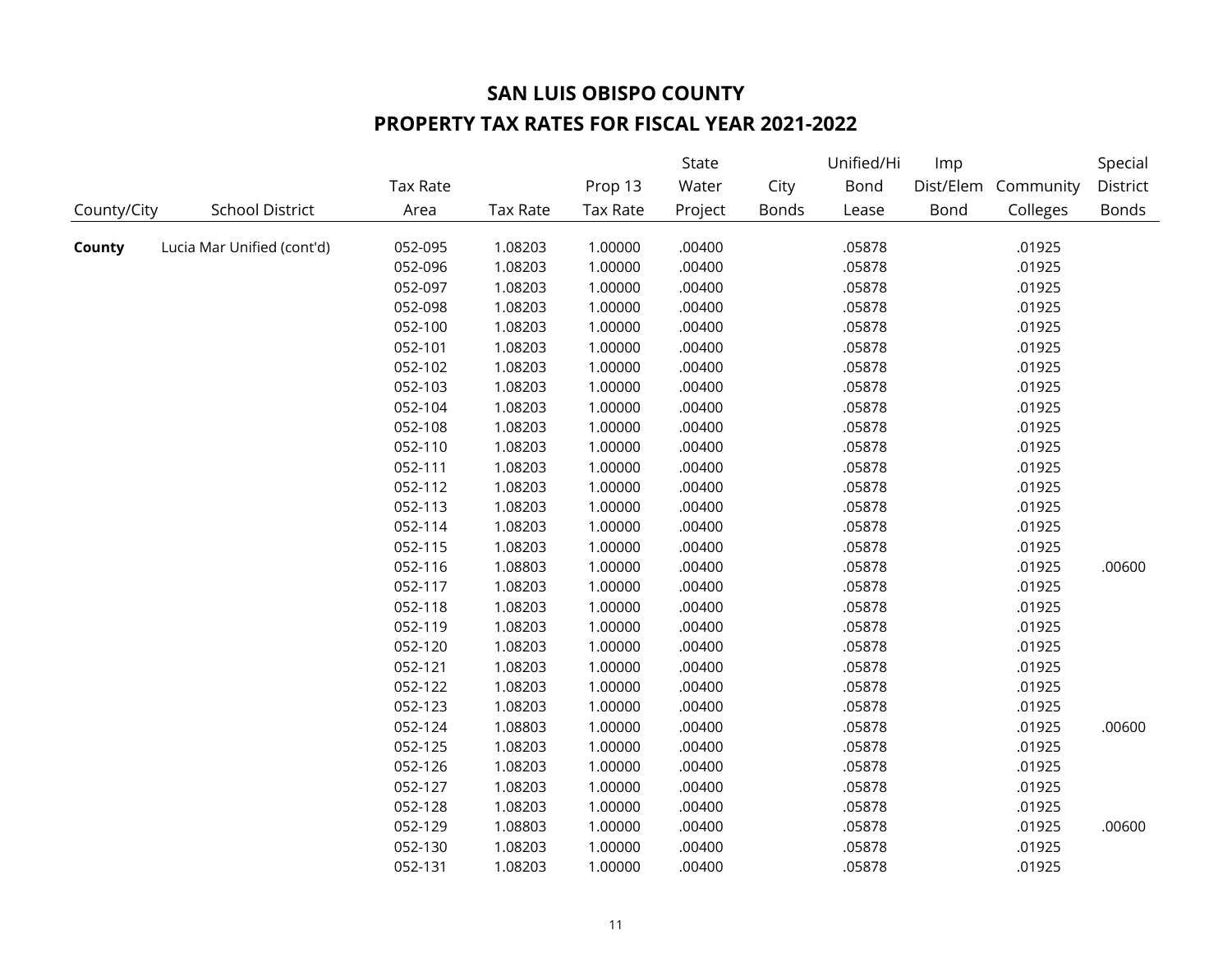|             |                        |                 |                 |                 | <b>State</b> |              | Unified/Hi | Imp  |                     | Special      |
|-------------|------------------------|-----------------|-----------------|-----------------|--------------|--------------|------------|------|---------------------|--------------|
|             |                        | <b>Tax Rate</b> |                 | Prop 13         | Water        | City         | Bond       |      | Dist/Elem Community | District     |
| County/City | <b>School District</b> | Area            | <b>Tax Rate</b> | <b>Tax Rate</b> | Project      | <b>Bonds</b> | Lease      | Bond | Colleges            | <b>Bonds</b> |
|             |                        |                 |                 |                 |              |              |            |      |                     |              |
| County      | Atascadero Unified     | 054-001         | 1.14129         | 1.00000         | .00400       |              | .11804     |      | .01925              |              |
|             |                        | 054-002         | 1.14129         | 1.00000         | .00400       |              | .11804     |      | .01925              |              |
|             |                        | 054-004         | 1.14129         | 1.00000         | .00400       |              | .11804     |      | .01925              |              |
|             |                        | 054-005         | 1.14129         | 1.00000         | .00400       |              | .11804     |      | .01925              |              |
|             |                        | 054-012         | 1.14129         | 1.00000         | .00400       |              | .11804     |      | .01925              |              |
|             |                        | 054-014         | 1.14129         | 1.00000         | .00400       |              | .11804     |      | .01925              |              |
|             |                        | 054-018         | 1.14129         | 1.00000         | .00400       |              | .11804     |      | .01925              |              |
|             |                        | 054-029         | 1.14129         | 1.00000         | .00400       |              | .11804     |      | .01925              |              |
|             |                        | 054-036         | 1.14129         | 1.00000         | .00400       |              | .11804     |      | .01925              |              |
|             |                        | 054-042         | 1.14129         | 1.00000         | .00400       |              | .11804     |      | .01925              |              |
|             |                        | 054-043         | 1.14129         | 1.00000         | .00400       |              | .11804     |      | .01925              |              |
|             |                        | 054-044         | 1.14129         | 1.00000         | .00400       |              | .11804     |      | .01925              |              |
|             |                        | 054-048         | 1.14129         | 1.00000         | .00400       |              | .11804     |      | .01925              |              |
|             |                        | 054-050         | 1.14129         | 1.00000         | .00400       |              | .11804     |      | .01925              |              |
|             |                        | 054-052         | 1.14129         | 1.00000         | .00400       |              | .11804     |      | .01925              |              |
|             |                        | 054-053         | 1.14129         | 1.00000         | .00400       |              | .11804     |      | .01925              |              |
|             |                        | 054-054         | 1.14129         | 1.00000         | .00400       |              | .11804     |      | .01925              |              |
|             |                        | 054-056         | 1.14129         | 1.00000         | .00400       |              | .11804     |      | .01925              |              |
|             |                        | 054-060         | 1.14129         | 1.00000         | .00400       |              | .11804     |      | .01925              |              |
|             |                        | 054-061         | 1.14129         | 1.00000         | .00400       |              | .11804     |      | .01925              |              |
|             |                        | 054-062         | 1.14129         | 1.00000         | .00400       |              | .11804     |      | .01925              |              |
|             |                        | 054-063         | 1.14129         | 1.00000         | .00400       |              | .11804     |      | .01925              |              |
|             |                        | 054-064         | 1.14129         | 1.00000         | .00400       |              | .11804     |      | .01925              |              |
|             |                        | 054-065         | 1.14129         | 1.00000         | .00400       |              | .11804     |      | .01925              |              |
|             |                        | 054-066         | 1.14129         | 1.00000         | .00400       |              | .11804     |      | .01925              |              |
|             |                        | 054-067         | 1.14129         | 1.00000         | .00400       |              | .11804     |      | .01925              |              |
|             |                        | 054-068         | 1.14129         | 1.00000         | .00400       |              | .11804     |      | .01925              |              |
|             |                        | 054-069         | 1.14129         | 1.00000         | .00400       |              | .11804     |      | .01925              |              |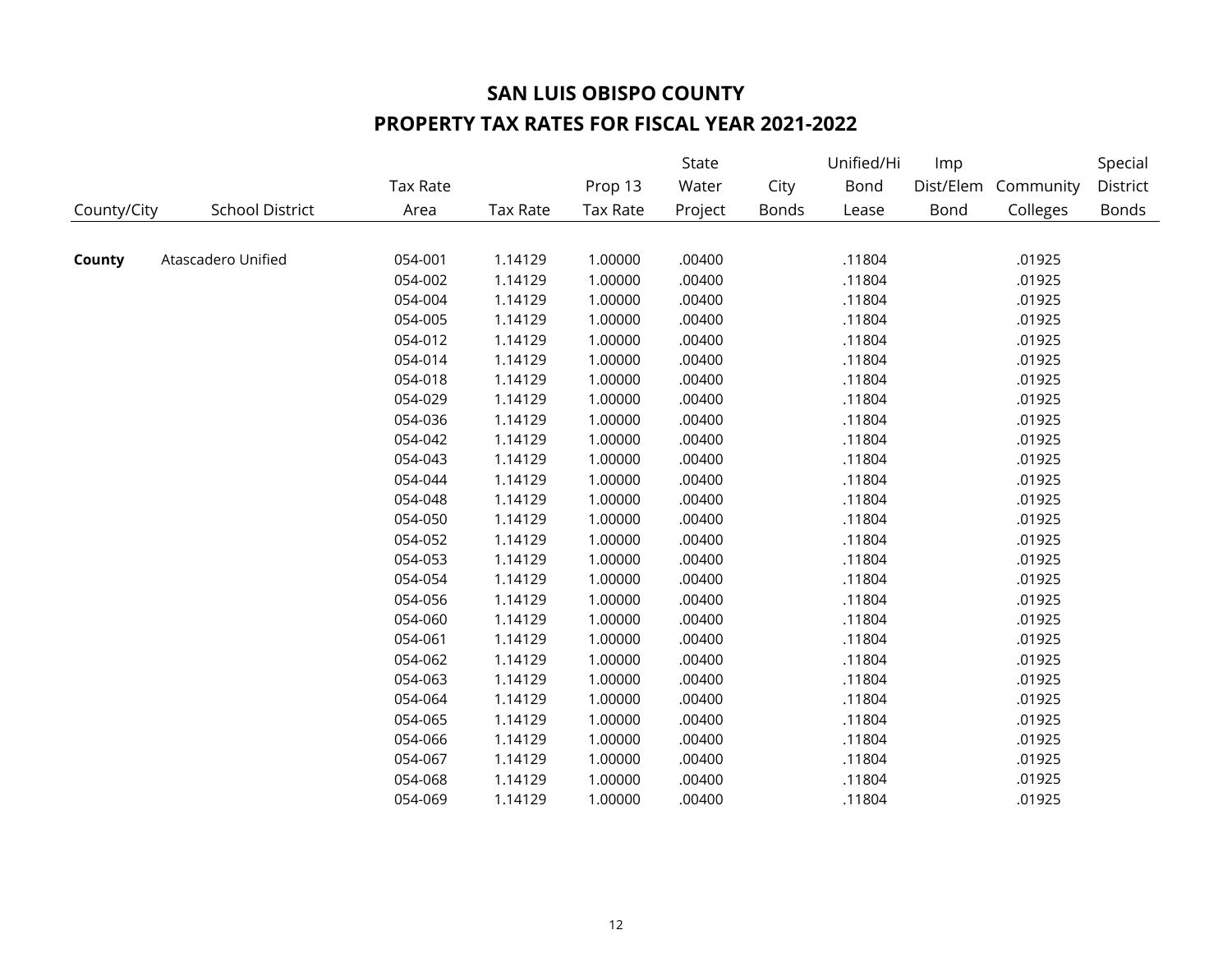|             |                              |          |          |                 | State   |       | Unified/Hi | Imp       |           | Special      |
|-------------|------------------------------|----------|----------|-----------------|---------|-------|------------|-----------|-----------|--------------|
|             |                              | Tax Rate |          | Prop 13         | Water   | City  | Bond       | Dist/Elem | Community | District     |
| County/City | <b>School District</b>       | Area     | Tax Rate | <b>Tax Rate</b> | Project | Bonds | Lease      | Bond      | Colleges  | <b>Bonds</b> |
|             |                              |          |          |                 |         |       |            |           |           |              |
| County      | Coast Unified (Cambria Elem) | 061-030  | 1.06235  | 1.00000         | .00400  |       | .03910     |           | .01925    |              |
|             |                              | 061-031  | 1.06235  | 1.00000         | .00400  |       | .03910     |           | .01925    |              |
|             |                              | 061-032  | 1.06235  | 1.00000         | .00400  |       | .03910     |           | .01925    |              |
|             |                              | 061-033  | 1.06235  | 1.00000         | .00400  |       | .03910     |           | .01925    |              |
|             |                              | 061-034  | 1.06235  | 1.00000         | .00400  |       | .03910     |           | .01925    |              |
|             |                              | 061-035  | 1.06235  | 1.00000         | .00400  |       | .03910     |           | .01925    |              |
|             |                              | 061-036  | 1.06235  | 1.00000         | .00400  |       | .03910     |           | .01925    |              |
|             |                              | 061-037  | 1.06235  | 1.00000         | .00400  |       | .03910     |           | .01925    |              |
|             |                              | 061-038  | 1.06235  | 1.00000         | .00400  |       | .03910     |           | .01925    |              |
|             | Coast Unified (Cayucos Elem) | 063-001  | 1.06575  | 1.00000         | .00400  |       | .00700     | .03550    | .01925    |              |
|             |                              | 063-002  | 1.06575  | 1.00000         | .00400  |       | .00700     | .03550    | .01925    |              |
|             |                              | 063-003  | 1.06575  | 1.00000         | .00400  |       | .00700     | .03550    | .01925    |              |
|             |                              | 063-005  | 1.06575  | 1.00000         | .00400  |       | .00700     | .03550    | .01925    |              |
|             |                              | 063-006  | 1.06575  | 1.00000         | .00400  |       | .00700     | .03550    | .01925    |              |
|             |                              | 063-007  | 1.06575  | 1.00000         | .00400  |       | .00700     | .03550    | .01925    |              |
|             |                              | 063-008  | 1.06575  | 1.00000         | .00400  |       | .00700     | .03550    | .01925    |              |
|             |                              | 063-009  | 1.06575  | 1.00000         | .00400  |       | .00700     | .03550    | .01925    |              |
|             |                              | 063-010  | 1.06575  | 1.00000         | .00400  |       | .00700     | .03550    | .01925    |              |
|             |                              | 063-011  | 1.06575  | 1.00000         | .00400  |       | .00700     | .03550    | .01925    |              |
|             |                              | 063-013  | 1.06575  | 1.00000         | .00400  |       | .00700     | .03550    | .01925    |              |
|             |                              | 063-014  | 1.06575  | 1.00000         | .00400  |       | .00700     | .03550    | .01925    |              |
|             |                              | 063-015  | 1.06575  | 1.00000         | .00400  |       | .00700     | .03550    | .01925    |              |
|             |                              | 063-017  | 1.06575  | 1.00000         | .00400  |       | .00700     | .03550    | .01925    |              |
|             |                              | 063-020  | 1.06575  | 1.00000         | .00400  |       | .00700     | .03550    | .01925    |              |
|             |                              | 063-021  | 1.06575  | 1.00000         | .00400  |       | .00700     | .03550    | .01925    |              |
|             |                              | 063-022  | 1.06575  | 1.00000         | .00400  |       | .00700     | .03550    | .01925    |              |
|             |                              | 063-033  | 1.06575  | 1.00000         | .00400  |       | .00700     | .03550    | .01925    |              |
| County      | Cuyama Unified               | 070-000  | 1.07274  | 1.00000         | .00400  |       |            | 0.04489   | .02385    |              |
|             |                              | 070-001  | 1.07274  | 1.00000         | .00400  |       |            | 0.04489   | .02385    |              |
|             |                              | 070-002  | 1.07274  | 1.00000         | .00400  |       |            | 0.04489   | .02385    |              |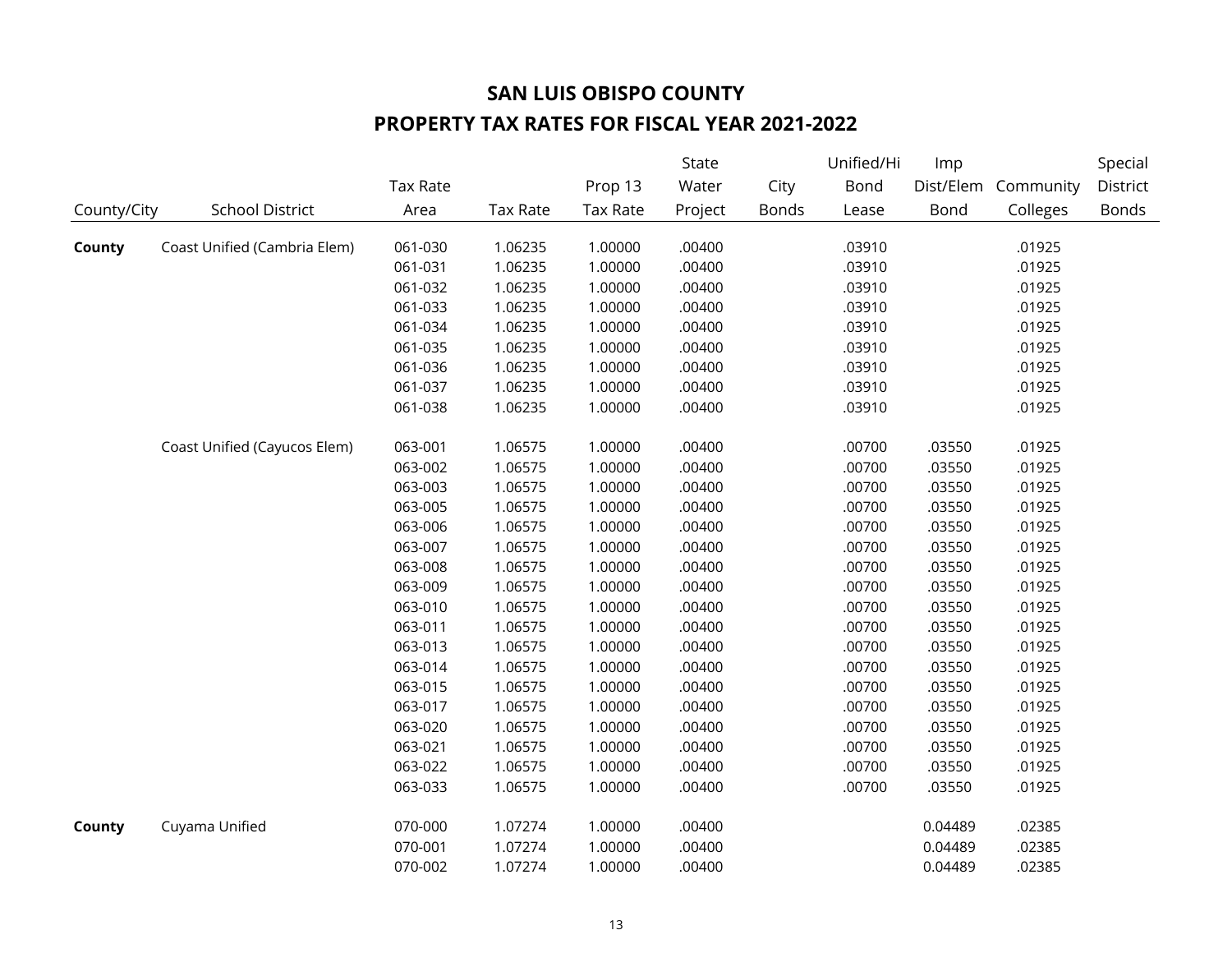|             |                          |                 |                 |                 | State   |              | Unified/Hi | Imp       |           | Special      |
|-------------|--------------------------|-----------------|-----------------|-----------------|---------|--------------|------------|-----------|-----------|--------------|
|             |                          | <b>Tax Rate</b> |                 | Prop 13         | Water   | City         | Bond       | Dist/Elem | Community | District     |
| County/City | <b>School District</b>   | Area            | <b>Tax Rate</b> | <b>Tax Rate</b> | Project | <b>Bonds</b> | Lease      | Bond      | Colleges  | <b>Bonds</b> |
|             |                          |                 |                 |                 |         |              |            |           |           |              |
| County      | Paso Unified/SFID        | 104-001         | 1.08368         | 1.00000         | .00400  |              | .01190     | .04853    | .01925    |              |
|             |                          | 104-002         | 1.08368         | 1.00000         | .00400  |              | .01190     | .04853    | .01925    |              |
|             |                          | 104-003         | 1.08368         | 1.00000         | .00400  |              | .01190     | .04853    | .01925    |              |
|             |                          | 104-004         | 1.08368         | 1.00000         | .00400  |              | .01190     | .04853    | .01925    |              |
|             |                          | 104-005         | 1.08368         | 1.00000         | .00400  |              | .01190     | .04853    | .01925    |              |
|             |                          | 104-008         | 1.08368         | 1.00000         | .00400  |              | .01190     | .04853    | .01925    |              |
|             |                          | 104-009         | 1.08368         | 1.00000         | .00400  |              | .01190     | .04853    | .01925    |              |
|             |                          | 104-012         | 1.08368         | 1.00000         | .00400  |              | .01190     | .04853    | .01925    |              |
|             |                          | 104-013         | 1.08368         | 1.00000         | .00400  |              | .01190     | .04853    | .01925    |              |
|             |                          | 104-014         | 1.08368         | 1.00000         | .00400  |              | .01190     | .04853    | .01925    |              |
|             |                          | 104-038         | 1.08368         | 1.00000         | .00400  |              | .01190     | .04853    | .01925    |              |
|             |                          | 104-039         | 1.08368         | 1.00000         | .00400  |              | .01190     | .04853    | .01925    |              |
|             |                          | 104-040         | 1.08368         | 1.00000         | .00400  |              | .01190     | .04853    | .01925    |              |
|             | Pleasant Elementary      | 108-004         | 1.03515         | 1.00000         | .00400  |              | .01190     |           | .01925    |              |
|             |                          | 108-005         | 1.03515         | 1.00000         | .00400  |              | .01190     |           | .01925    |              |
|             |                          | 108-006         | 1.03515         | 1.00000         | .00400  |              | .01190     |           | .01925    |              |
|             | San Luis Coastal Unified | 112-001         | 1.06225         | 1.00000         | .00400  |              | .03900     |           | .01925    |              |
|             |                          | 112-002         | 1.06225         | 1.00000         | .00400  |              | .03900     |           | .01925    |              |
|             | Fairview                 | 112-005         | 1.06225         | 1.00000         | .00400  |              | .03900     |           | .01925    |              |
|             | Sunnyside                | 112-006         | 1.06225         | 1.00000         | .00400  |              | .03900     |           | .01925    |              |
|             |                          | 112-007         | 1.06225         | 1.00000         | .00400  |              | .03900     |           | .01925    |              |
|             |                          | 112-009         | 1.06225         | 1.00000         | .00400  |              | .03900     |           | .01925    |              |
|             |                          | 112-011         | 1.06225         | 1.00000         | .00400  |              | .03900     |           | .01925    |              |
|             |                          | 112-012         | 1.06225         | 1.00000         | .00400  |              | .03900     |           | .01925    |              |
|             |                          | 112-013         | 1.06825         | 1.00000         | .00400  |              | .03900     |           | .01925    | .00600       |
|             |                          | 112-014         | 1.06225         | 1.00000         | .00400  |              | .03900     |           | .01925    |              |
|             |                          | 112-015         | 1.06225         | 1.00000         | .00400  |              | .03900     |           | .01925    |              |
|             |                          | 112-016         | 1.06825         | 1.00000         | .00400  |              | .03900     |           | .01925    | .00600       |
|             |                          | 112-018         | 1.06825         | 1.00000         | .00400  |              | .03900     |           | .01925    | .00600       |
|             |                          | 112-020         | 1.06225         | 1.00000         | .00400  |              | .03900     |           | .01925    |              |
|             |                          | 112-021         | 1.06825         | 1.00000         | .00400  |              | .03900     |           | .01925    | .00600       |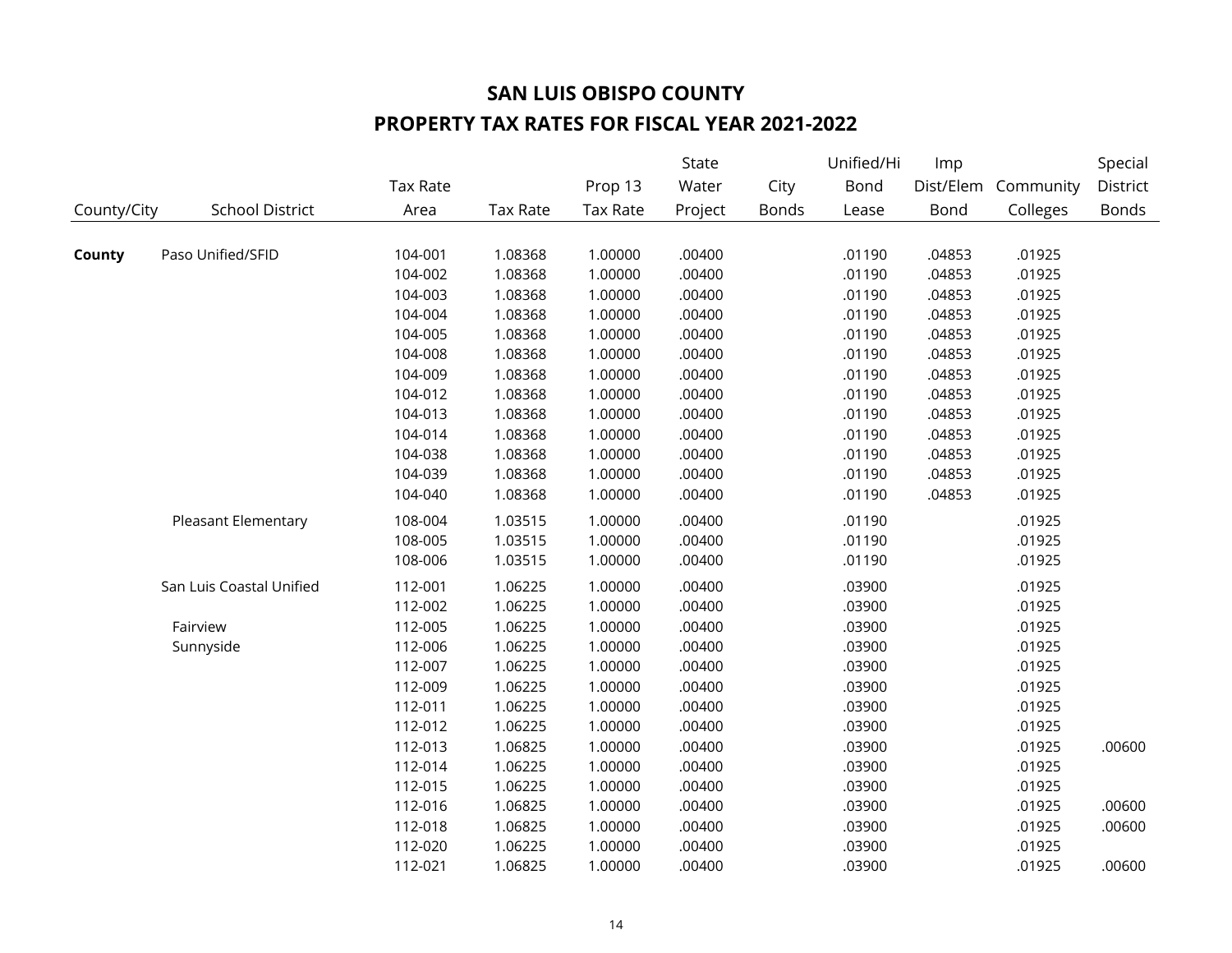|             |                                   |                 |          |                 | State            |                      |               | Imp         |                       | Special           |
|-------------|-----------------------------------|-----------------|----------|-----------------|------------------|----------------------|---------------|-------------|-----------------------|-------------------|
|             |                                   | <b>Tax Rate</b> |          | Prop 13         | Water<br>Project | City<br><b>Bonds</b> | Bond<br>Lease | Dist/Elem   | Community<br>Colleges | District<br>Bonds |
| County/City | <b>School District</b>            | Area            | Tax Rate | <b>Tax Rate</b> |                  |                      |               | <b>Bond</b> |                       |                   |
| County      | San Luis Coastal Unified (cont'd) | 112-022         | 1.06225  | 1.00000         | .00400           |                      | .03900        |             | .01925                |                   |
|             | Bellvue/Santa Fe                  | 112-023         | 1.06825  | 1.00000         | .00400           |                      | .03900        |             | .01925                | .00600            |
|             |                                   | 112-025         | 1.06225  | 1.00000         | .00400           |                      | .03900        |             | .01925                |                   |
|             |                                   | 112-030         | 1.06225  | 1.00000         | .00400           |                      | .03900        |             | .01925                |                   |
|             |                                   | 112-032         | 1.06225  | 1.00000         | .00400           |                      | .03900        |             | .01925                |                   |
|             |                                   | 112-034         | 1.06825  | 1.00000         | .00400           |                      | .03900        |             | .01925                | .00600            |
|             |                                   | 112-036         | 1.06825  | 1.00000         | .00400           |                      | .03900        |             | .01925                | .00600            |
|             |                                   | 112-038         | 1.06225  | 1.00000         | .00400           |                      | .03900        |             | .01925                |                   |
|             |                                   | 112-040         | 1.06225  | 1.00000         | .00400           |                      | .03900        |             | .01925                |                   |
|             |                                   | 112-041         | 1.06825  | 1.00000         | .00400           |                      | .03900        |             | .01925                | .00600            |
|             |                                   | 112-044         | 1.06825  | 1.00000         | .00400           |                      | .03900        |             | .01925                | .00600            |
|             | Laguna                            | 112-045         | 1.06225  | 1.00000         | .00400           |                      | .03900        |             | .01925                |                   |
|             |                                   | 112-047         | 1.06225  | 1.00000         | .00400           |                      | .03900        |             | .01925                |                   |
|             |                                   | 112-049         | 1.06225  | 1.00000         | .00400           |                      | .03900        |             | .01925                |                   |
|             |                                   | 112-050         | 1.06225  | 1.00000         | .00400           |                      | .03900        |             | .01925                |                   |
|             | S L Coastal Unif-Los Ranchos      | 112-053         | 1.06225  | 1.00000         | .00400           |                      | .03900        |             | .01925                |                   |
|             |                                   | 112-054         | 1.06225  | 1.00000         | .00400           |                      | .03900        |             | .01925                |                   |
|             |                                   | 112-056         | 1.06225  | 1.00000         | .00400           |                      | .03900        |             | .01925                |                   |
|             |                                   | 112-057         | 1.06225  | 1.00000         | .00400           |                      | .03900        |             | .01925                |                   |
|             | Bellvue/Santa Fe                  | 112-058         | 1.06225  | 1.00000         | .00400           |                      | .03900        |             | .01925                |                   |
|             |                                   | 112-059         | 1.06225  | 1.00000         | .00400           |                      | .03900        |             | .01925                |                   |
|             |                                   | 112-060         | 1.06225  | 1.00000         | .00400           |                      | .03900        |             | .01925                |                   |
|             |                                   | 112-062         | 1.06225  | 1.00000         | .00400           |                      | .03900        |             | .01925                |                   |
|             | Los Ranchos                       | 112-063         | 1.06225  | 1.00000         | .00400           |                      | .03900        |             | .01925                |                   |
|             | Sunnyside                         | 112-065         | 1.06225  | 1.00000         | .00400           |                      | .03900        |             | .01925                |                   |
|             |                                   | 112-067         | 1.06225  | 1.00000         | .00400           |                      | .03900        |             | .01925                |                   |
|             |                                   | 112-068         | 1.06225  | 1.00000         | .00400           |                      | .03900        |             | .01925                |                   |
|             |                                   | 112-069         | 1.06225  | 1.00000         | .00400           |                      | .03900        |             | .01925                |                   |
|             |                                   | 112-070         | 1.06225  | 1.00000         | .00400           |                      | .03900        |             | .01925                |                   |
|             |                                   | 112-073         | 1.06225  | 1.00000         | .00400           |                      | .03900        |             | .01925                |                   |
|             |                                   | 112-074         | 1.06225  | 1.00000         | .00400           |                      | .03900        |             | .01925                |                   |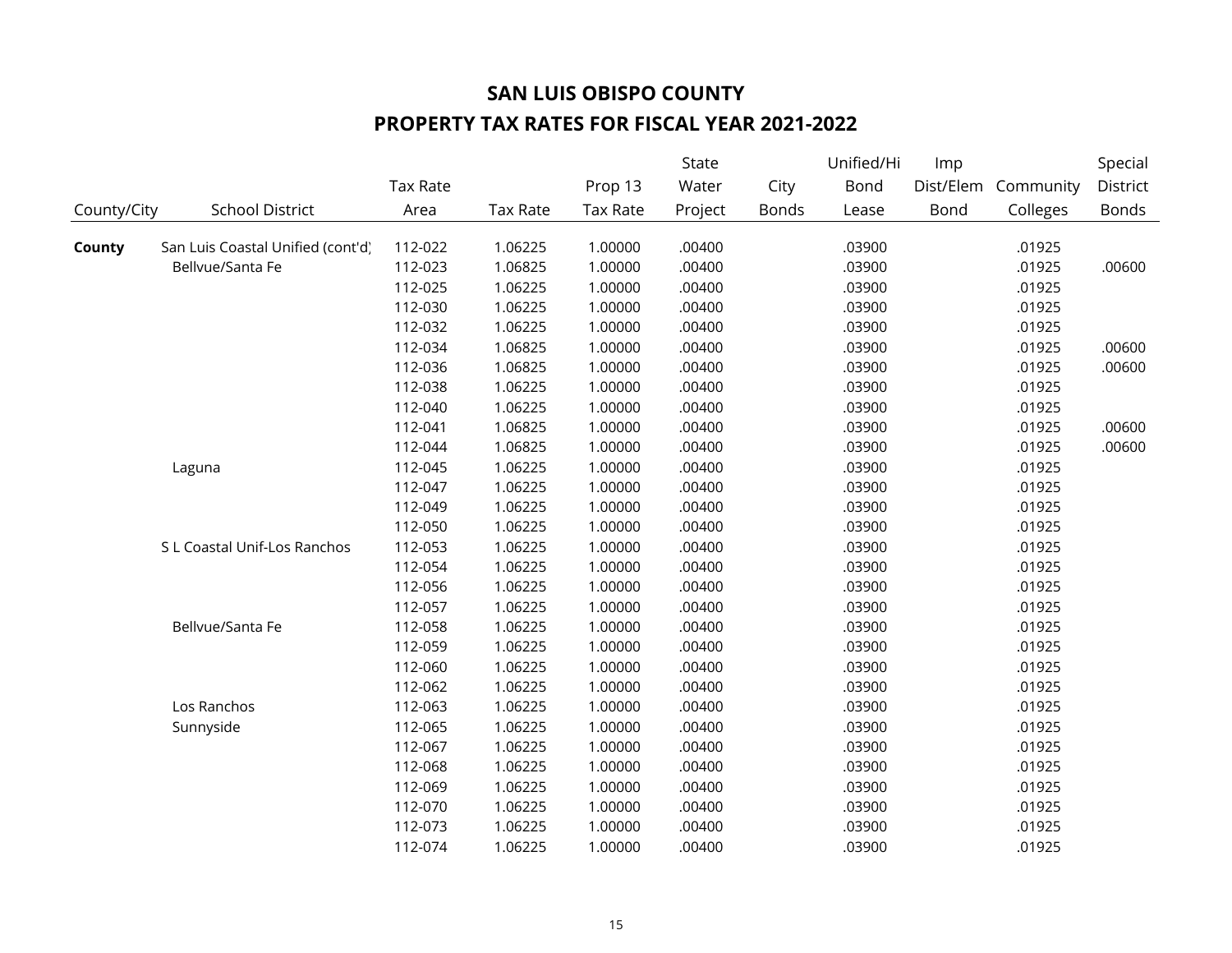|             |                          |                 |          |                 | State   |       | Unified/Hi | Imp       |           | Special  |
|-------------|--------------------------|-----------------|----------|-----------------|---------|-------|------------|-----------|-----------|----------|
|             |                          | <b>Tax Rate</b> |          | Prop 13         | Water   | City  | Bond       | Dist/Elem | Community | District |
| County/City | <b>School District</b>   | Area            | Tax Rate | <b>Tax Rate</b> | Project | Bonds | Lease      | Bond      | Colleges  | Bonds    |
| County      | Los Ranchos              | 112-075         | 1.06225  | 1.00000         | .00400  |       | .03900     |           | .01925    |          |
|             | Sunnyside                | 112-076         | 1.06225  | 1.00000         | .00400  |       | .03900     |           | .01925    |          |
|             |                          | 112-077         | 1.06225  | 1.00000         | .00400  |       | .03900     |           | .01925    |          |
|             | San Luis Coastal Unified | 112-078         | 1.06225  | 1.00000         | .00400  |       | .03900     |           | .01925    |          |
|             |                          | 112-079         | 1.06225  | 1.00000         | .00400  |       | .03900     |           | .01925    |          |
|             | Los Ranchos              | 112-084         | 1.06225  | 1.00000         | .00400  |       | .03900     |           | .01925    |          |
|             |                          | 112-085         | 1.06225  | 1.00000         | .00400  |       | .03900     |           | .01925    |          |
|             | Laguna                   | 112-092         | 1.06225  | 1.00000         | .00400  |       | .03900     |           | .01925    |          |
|             |                          | 112-093         | 1.06225  | 1.00000         | .00400  |       | .03900     |           | .01925    |          |
|             |                          | 112-094         | 1.06825  | 1.00000         | .00400  |       | .03900     |           | .01925    | .00600   |
|             | Avila                    | 112-095         | 1.06825  | 1.00000         | .00400  |       | .03900     |           | .01925    | .00600   |
|             |                          | 112-096         | 1.06225  | 1.00000         | .00400  |       | .03900     |           | .01925    |          |
|             | Sunnyside                | 112-097         | 1.06225  | 1.00000         | .00400  |       | .03900     |           | .01925    |          |
|             |                          | 112-098         | 1.06225  | 1.00000         | .00400  |       | .03900     |           | .01925    |          |
|             |                          | 112-099         | 1.06225  | 1.00000         | .00400  |       | .03900     |           | .01925    |          |
|             |                          | 112-100         | 1.06225  | 1.00000         | .00400  |       | .03900     |           | .01925    |          |
|             | Laguna                   | 112-101         | 1.06225  | 1.00000         | .00400  |       | .03900     |           | .01925    |          |
|             |                          | 112-102         | 1.06225  | 1.00000         | .00400  |       | .03900     |           | .01925    |          |
|             | Los Ranchos              | 112-103         | 1.06225  | 1.00000         | .00400  |       | .03900     |           | .01925    |          |
|             |                          | 112-104         | 1.06225  | 1.00000         | .00400  |       | .03900     |           | .01925    |          |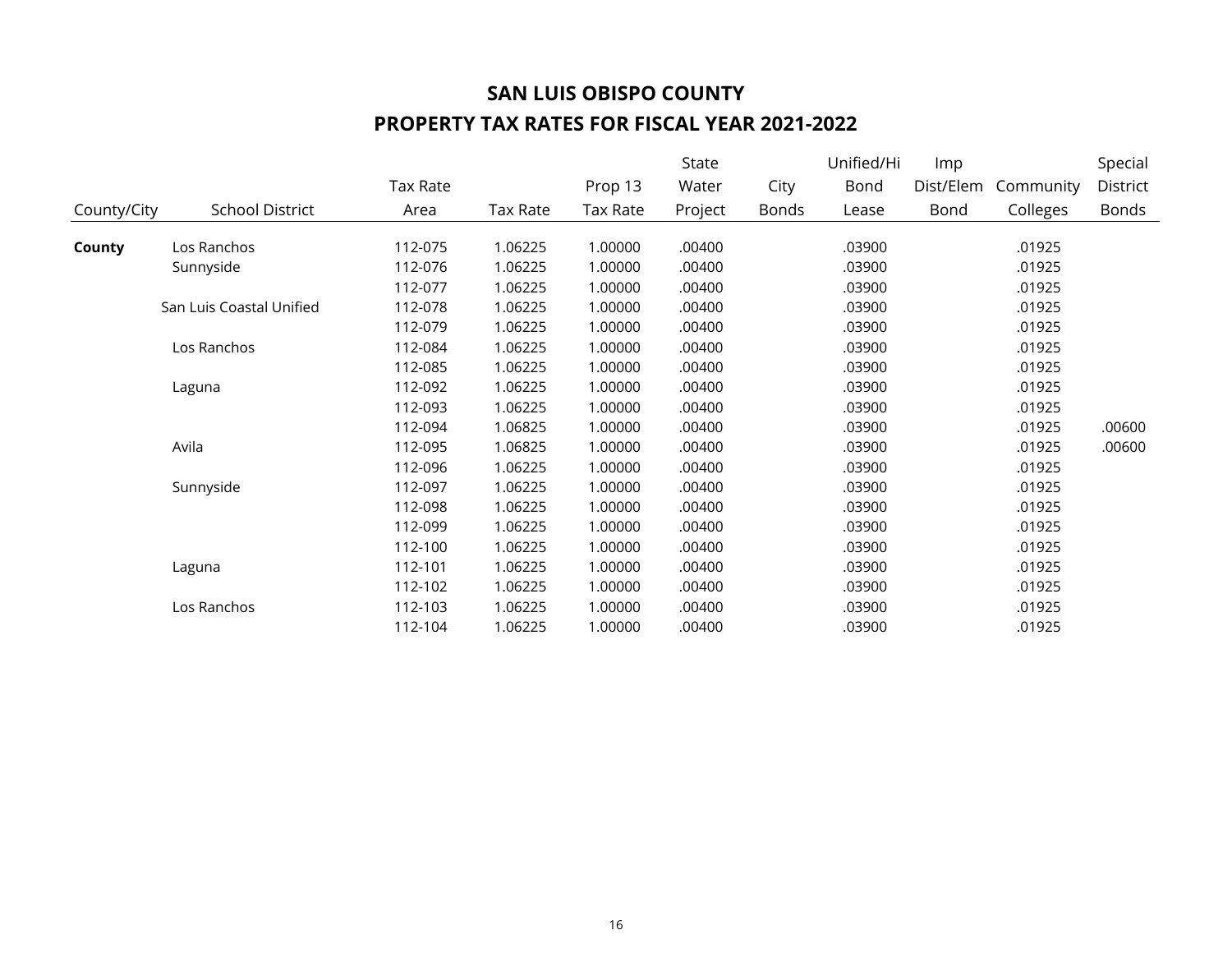|             |                             |          |                 |                 | State   |              | Unified/Hi | Imp       |           | Special      |
|-------------|-----------------------------|----------|-----------------|-----------------|---------|--------------|------------|-----------|-----------|--------------|
|             |                             | Tax Rate |                 | Prop 13         | Water   | City         | Bond       | Dist/Elem | Community | District     |
| County/City | <b>School District</b>      | Area     | <b>Tax Rate</b> | <b>Tax Rate</b> | Project | <b>Bonds</b> | Lease      | Bond      | Colleges  | <b>Bonds</b> |
| County      | San Miguel Elementary       | 114-020  | 1.10783         | 1.00000         | .00400  |              | .01190     | .07268    | .01925    |              |
|             |                             | 114-021  | 1.10783         | 1.00000         | .00400  |              | .01190     | .07268    | .01925    |              |
|             |                             | 114-022  | 1.10783         | 1.00000         | .00400  |              | .01190     | .07268    | .01925    |              |
|             |                             | 114-023  | 1.10783         | 1.00000         | .00400  |              | .01190     | .07268    | .01925    |              |
|             |                             | 114-024  | 1.10783         | 1.00000         | .00400  |              | .01190     | .07268    | .01925    |              |
|             |                             | 114-025  | 1.10783         | 1.00000         | .00400  |              | .01190     | .07268    | .01925    |              |
|             |                             | 114-026  | 1.10783         | 1.00000         | .00400  |              | .01190     | .07268    | .01925    |              |
|             |                             | 114-027  | 1.10783         | 1.00000         | .00400  |              | .01190     | .07268    | .01925    |              |
|             |                             | 114-028  | 1.10783         | 1.00000         | .00400  |              | .01190     | .07268    | .01925    |              |
|             |                             | 114-029  | 1.10783         | 1.00000         | .00400  |              | .01190     | .07268    | .01925    |              |
|             |                             | 114-030  | 1.10783         | 1.00000         | .00400  |              | .01190     | .07268    | .01925    |              |
|             |                             | 114-031  | 1.10783         | 1.00000         | .00400  |              | .01190     | .07268    | .01925    |              |
|             |                             | 114-032  | 1.10783         | 1.00000         | .00400  |              | .01190     | .07268    | .01925    |              |
|             |                             | 114-033  | 1.10783         | 1.00000         | .00400  |              | .01190     | .07268    | .01925    |              |
|             |                             | 114-034  | 1.10783         | 1.00000         | .00400  |              | .01190     | .07268    | .01925    |              |
|             |                             | 114-035  | 1.10783         | 1.00000         | .00400  |              | .01190     | .07268    | .01925    |              |
|             |                             | 114-036  | 1.10783         | 1.00000         | .00400  |              | .01190     | .07268    | .01925    |              |
|             |                             | 114-037  | 1.10783         | 1.00000         | .00400  |              | .01190     | .07268    | .01925    |              |
|             |                             | 114-038  | 1.10783         | 1.00000         | .00400  |              | .01190     | .07268    | .01925    |              |
|             |                             | 114-039  | 1.10783         | 1.00000         | .00400  |              | .01190     | .07268    | .01925    |              |
|             |                             | 114-040  | 1.10783         | 1.00000         | .00400  |              | .01190     | .07268    | .01925    |              |
|             | Santa Maria Elementary/High | 116-000  | 1.09016         | 1.00000         | .00400  |              | .06691     |           | .01925    |              |
|             | Shandon Unified             | 119-001  | 1.08325         | 1.00000         | .00400  |              |            | .06000    | .01925    |              |
|             |                             | 119-002  | 1.08325         | 1.00000         | .00400  |              |            | .06000    | .01925    | .00000       |
|             |                             | 119-005  | 1.08325         | 1.00000         | .00400  |              |            | .06000    | .01925    |              |
|             |                             | 119-006  | 1.08325         | 1.00000         | .00400  |              |            | .06000    | .01925    |              |
|             |                             | 119-009  | 1.08325         | 1.00000         | .00400  |              |            | .06000    | .01925    |              |
|             |                             | 119-010  | 1.08325         | 1.00000         | .00400  |              |            | .06000    | .01925    |              |
|             |                             | 119-011  | 1.08325         | 1.00000         | .00400  |              |            | .06000    | .01925    | .00000       |